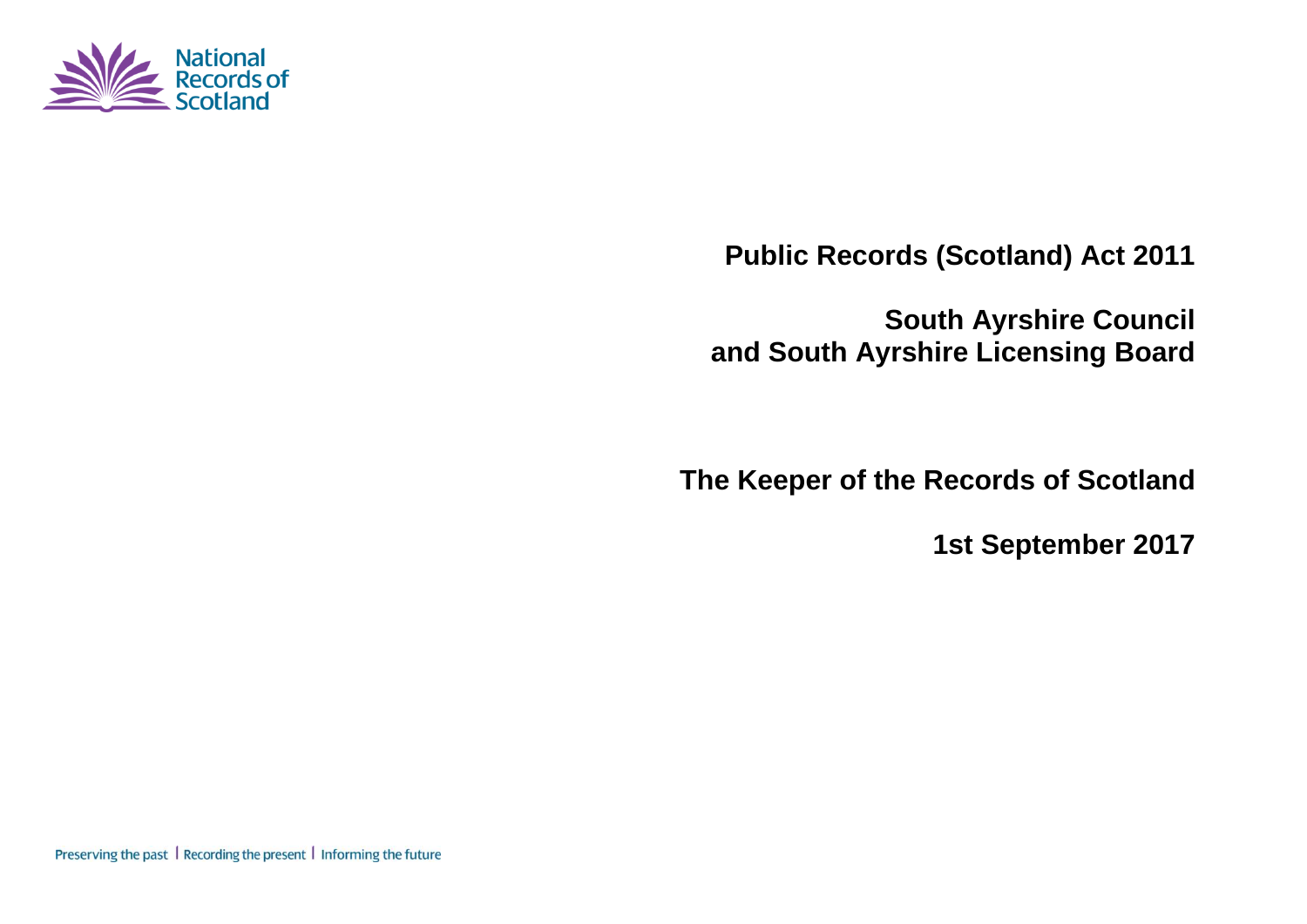## **Contents**

# <span id="page-1-0"></span>1. Public Records (Scotland) Act 2011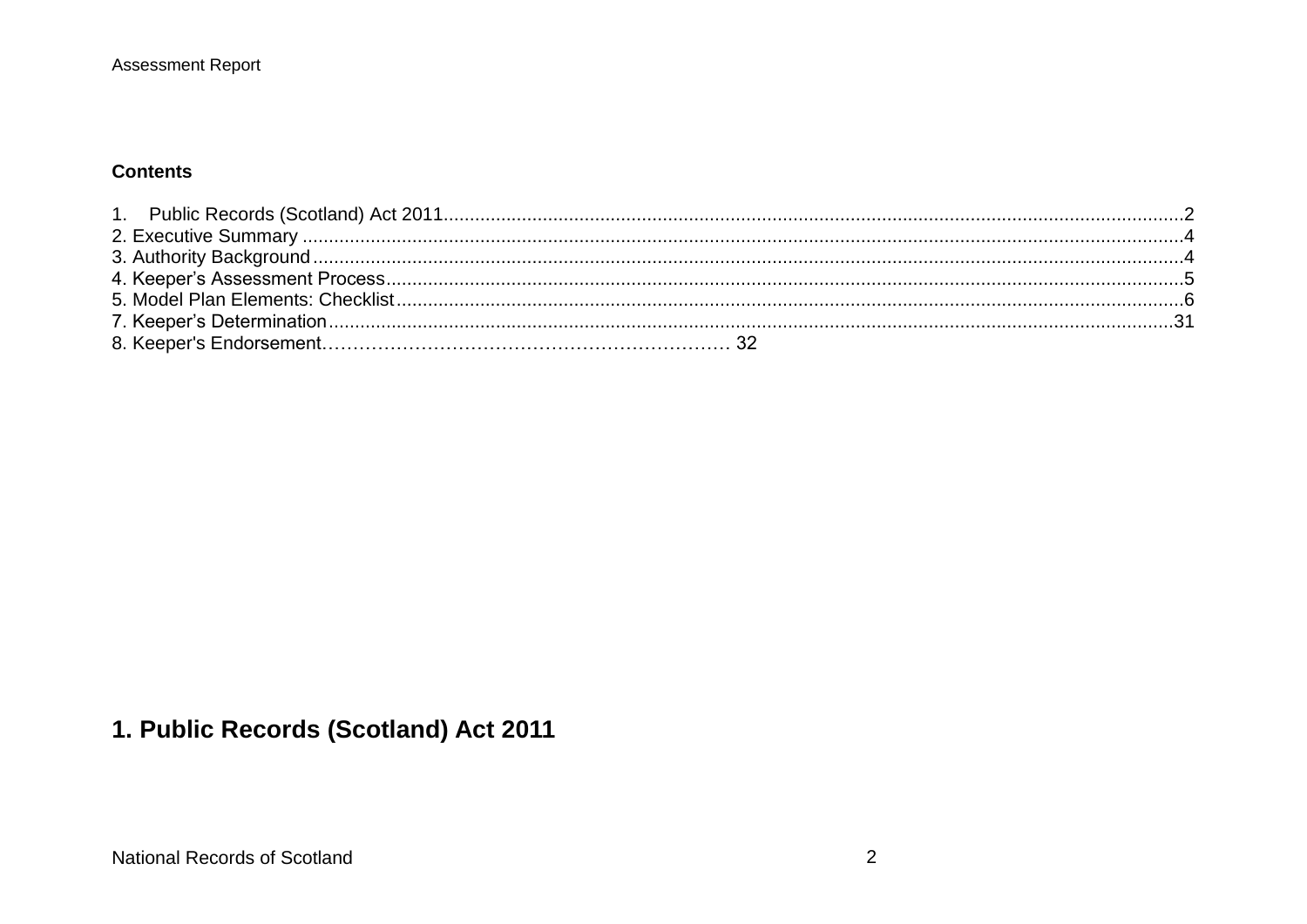#### Assessment Report

The Public Records (Scotland) Act 2011 (the Act) received Royal assent on 20 April 2011. It is the first new public records legislation in Scotland since 1937 and came fully into force on 1 January 2013. Its primary aim is to promote efficient and accountable record keeping by named Scottish public authorities.

The Act has its origins in *The Historical Abuse Systemic Review: Residential Schools and Children's Homes in Scotland 1950-1995* (The Shaw Report) published in 2007. The Shaw Report recorded how its investigations were hampered by poor record keeping and found that thousands of records had been created, but were then lost due to an inadequate legislative framework and poor records management. Crucially, it demonstrated how former residents of children's homes were denied access to information about their formative years. The Shaw Report demonstrated that management of records in all formats (paper and electronic) is not just a bureaucratic process, but central to good governance and should not be ignored. A follow-up review of public records legislation by the Keeper of the Records of Scotland (the Keeper) found further evidence of poor records management across the public sector. This resulted in the passage of the Act by the Scottish Parliament in March 2011.

The Act requires a named authority to prepare and implement a records management plan (RMP) which must set out proper arrangements for the management of its records. A plan must clearly describe the way the authority cares for the records that it creates, in any format, whilst carrying out its business activities. The RMP must be agreed with the Keeper and regularly reviewed.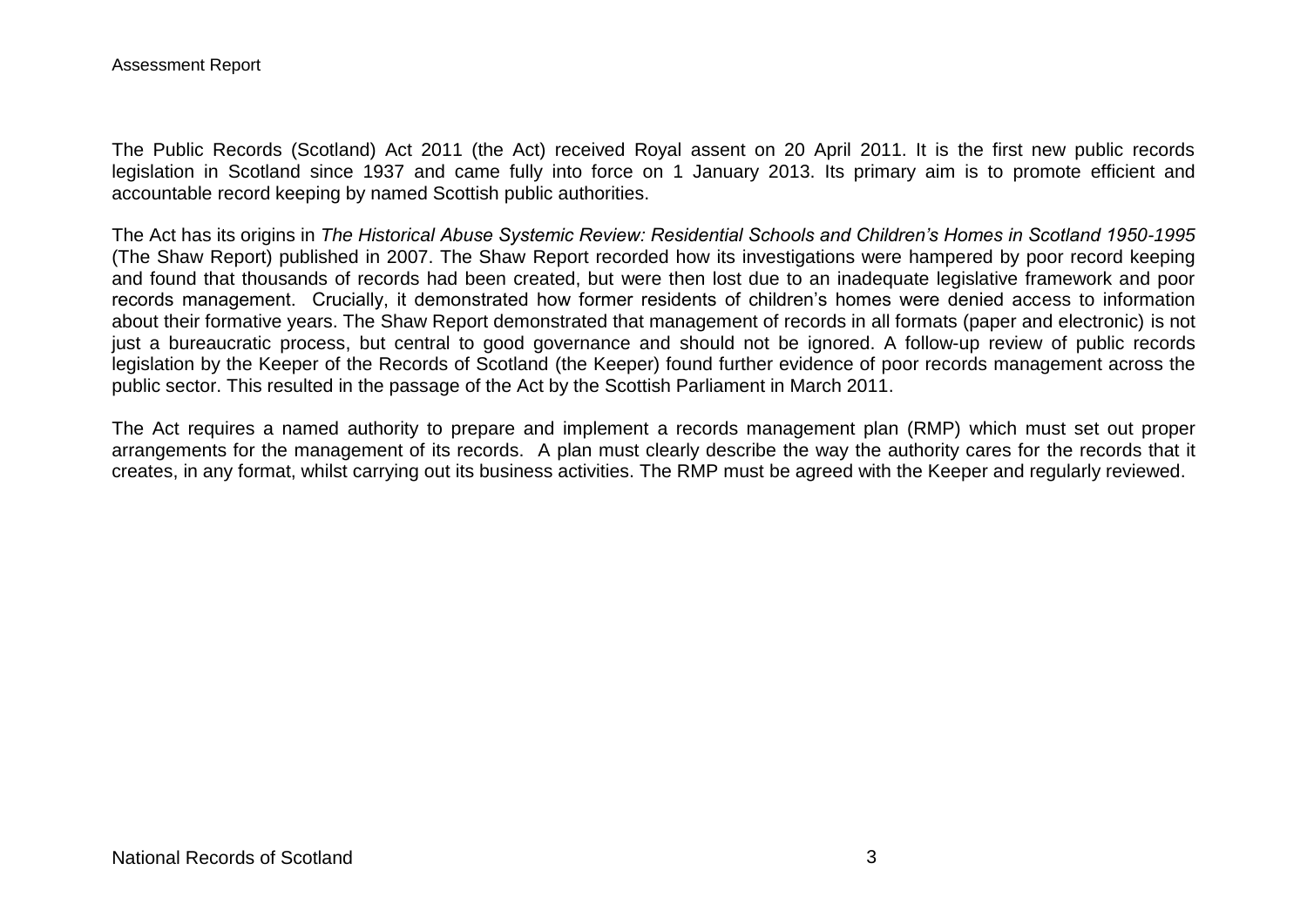# <span id="page-3-0"></span>**2. Executive Summary**

This report sets out the findings of the Keeper's assessment of the RMP of South Ayrshire Council and South Ayrshire Licensing Board by the Public Records (Scotland) Act 2011 Assessment Team following its submission to the Keeper on 3<sup>rd</sup> April 2017.

The assessment considered whether the RMP of South Ayrshire Council and South Ayrshire Licensing Board was developed with proper regard to the 14 elements of the Keeper's statutory Model Records Management Plan (the Model Plan) under section 8(3) of the Act, and whether in this respect it complies with it and the specific requirements of the Act.

The outcome of the assessment and the Keeper's decision on whether the RMP of South Ayrshire Council and South Ayrshire Licensing Board complies with the Act can be found under section 7 of this report with relevant recommendations.

## <span id="page-3-1"></span>**3. Authority Background**

South Ayrshire is one of 32 council areas of Scotland. The council area was created on 1 April 1996, under the provisions of the Local Government etc. (Scotland) Act 1994.

<https://www.south-ayrshire.gov.uk/>

South Ayrshire Council's Licensing Board is responsible for regulating the sale of alcohol to the public, and certain gambling activities. It does this by issuing Alcohol Licences and Betting and Gaming licences and permits.

<https://www.south-ayrshire.gov.uk/licensing/board/>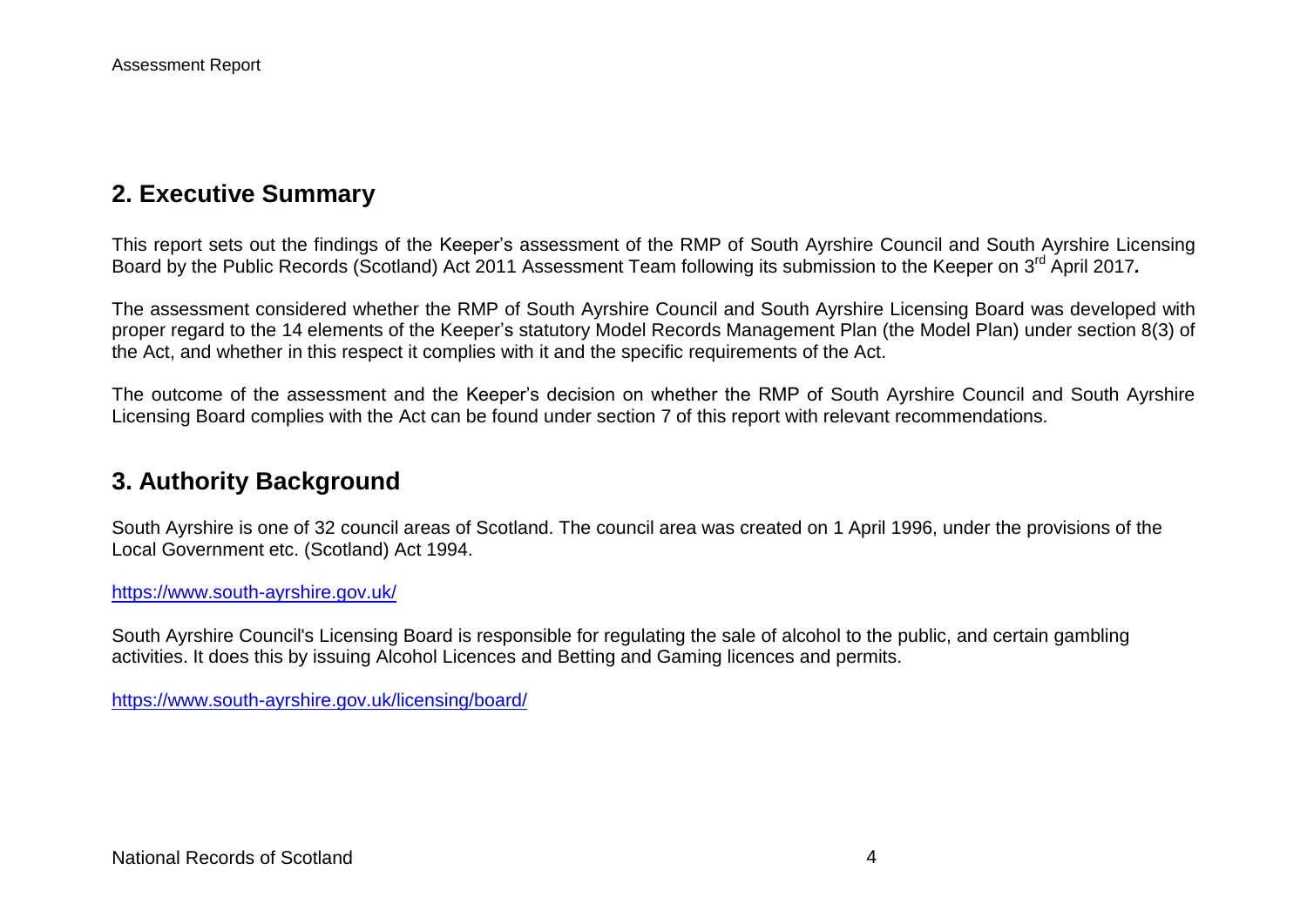# <span id="page-4-0"></span>**4. Keeper's Assessment Process**

The RMP was assessed by the Public Records (Scotland) Act Assessment Team on behalf of the Keeper. Assessors used the checklist elements listed in section 5, to establish whether South Ayrshire Council and South Ayrshire Licensing Board's RMP was developed with proper regard to the elements of the Model Plan and is compliant with the Act. The assessment also considered whether there was sufficient supporting evidence of such compliance.

#### **Key:**

|   | The Keeper agrees this | The Keeper agrees this     | There is a serious |
|---|------------------------|----------------------------|--------------------|
|   | element of an          | element of an authority's  | gap in provision   |
|   | authority's plan.      | plan as an 'improvement    | for this element   |
|   |                        | model'. This means that    | with no clear      |
| G |                        | he is convinced of the     | explanation of how |
|   |                        | authority's commitment to  | this will be       |
|   |                        | closing a gap in           | addressed. The     |
|   |                        | provision. He will request | Keeper may         |
|   |                        | that he is updated as      | choose to return   |
|   |                        | work on this element       | the RMP on this    |
|   |                        | progresses.                | basis.             |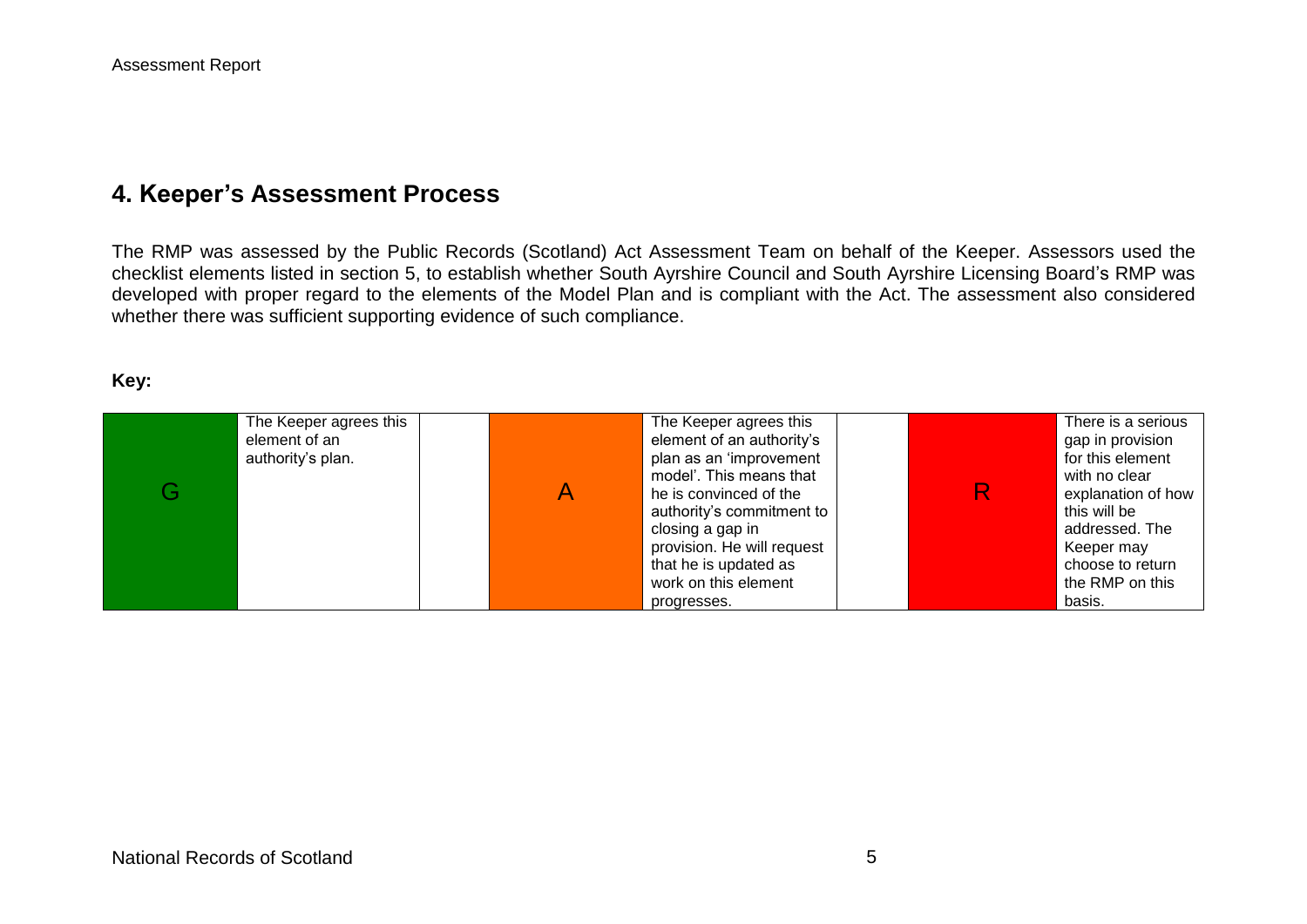# <span id="page-5-0"></span>**5. Model Plan Elements: Checklist**

## **South Ayrshire Council and South Ayrshire Licensing Board For simplicity both authorities are referred to as 'the Council' in the assessment below**

| <b>Element</b>                                | <b>Present</b> | <b>Evidence</b> | <b>Notes</b>                                                                                                                                                                                                                                                                                                                                                                                                                                                                                                                                                                                                                                                                                                                                                                                                                                                                                                                       |
|-----------------------------------------------|----------------|-----------------|------------------------------------------------------------------------------------------------------------------------------------------------------------------------------------------------------------------------------------------------------------------------------------------------------------------------------------------------------------------------------------------------------------------------------------------------------------------------------------------------------------------------------------------------------------------------------------------------------------------------------------------------------------------------------------------------------------------------------------------------------------------------------------------------------------------------------------------------------------------------------------------------------------------------------------|
| 1. Senior<br>Officer<br>Compulsory<br>element | G              | G               | South Ayrshire Council have identified Eileen Howat, Chief Executive, as the<br>individual with overall responsibility for records management in the authority.<br>This identification is supported by a Covering Letter from Ms. Howat dated 30 <sup>th</sup><br>March 2017 and by the Records Management Policy Framework (see element 3)<br>section 10.1.<br>Ms. Howat authorised the Records Management Plan (the Plan).<br>South Ayrshire Council's Chief Executive has overall responsibility for information<br>security in the authority (Information Security Policy - see element 8 - page 2).<br>South Ayrshire Licensing Board have identified Ralph Riddiough, Head of Legal<br>and Democratic Services, as the individual with overall responsibility for records<br>management in that authority.<br>This identification is supported by a Covering Letter from Mr. Riddiough dated 30 <sup>th</sup><br>March 2017. |
|                                               |                |                 | Mr Riddiough authorised the Council's Records Disposal Policy (see element 6),<br>Records Transfer and Archive Policy (see element 7), Vital Records Policy (see                                                                                                                                                                                                                                                                                                                                                                                                                                                                                                                                                                                                                                                                                                                                                                   |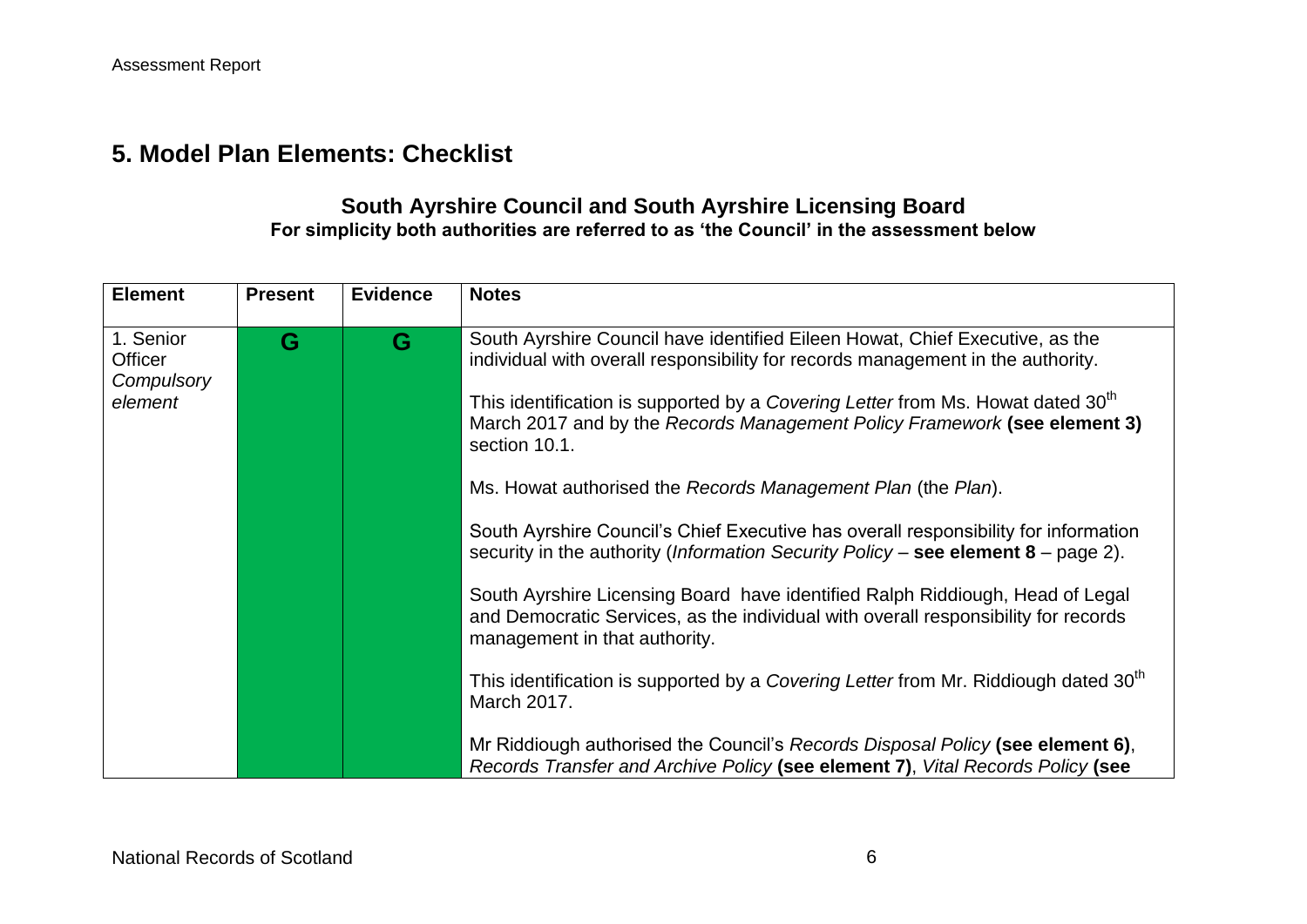|                                                |   |   | element 10) and the Records Management Plan Assessment & Review Plan (see<br>element 13).<br>The Keeper agrees that South Ayrshire Council and South Ayrshire Licensing Board<br>have identified appropriate individuals to this role as required by the Public Records<br>(Scotland) Act 2011 (the Act).                                                                                                                                                                                                                                                                                                                                                                                                                                                                                                                                                                                                                                                                                                                                                                                                                                                                                                                                                                                                                                                                                                                                                                                                                                                                                          |
|------------------------------------------------|---|---|----------------------------------------------------------------------------------------------------------------------------------------------------------------------------------------------------------------------------------------------------------------------------------------------------------------------------------------------------------------------------------------------------------------------------------------------------------------------------------------------------------------------------------------------------------------------------------------------------------------------------------------------------------------------------------------------------------------------------------------------------------------------------------------------------------------------------------------------------------------------------------------------------------------------------------------------------------------------------------------------------------------------------------------------------------------------------------------------------------------------------------------------------------------------------------------------------------------------------------------------------------------------------------------------------------------------------------------------------------------------------------------------------------------------------------------------------------------------------------------------------------------------------------------------------------------------------------------------------|
| 2. Records<br>Manager<br>Compulsory<br>element | G | G | South Ayrshire Council and South Ayrshire Licensing Board (the Council) have<br>identified Deborah McVey, Team Leader (Information Governance) as the individual<br>with day-to-day responsibility for implementing the Plan.<br>This identification is supported by a Covering Letter from Ms. Howat dated 30 <sup>th</sup><br>March 2017, by a similar Covering Letter from Mr. Riddiough dated 30 <sup>th</sup> March 2017<br>(for both see element 1) and by the Records Management Policy Framework (see<br>element 3) section 10.3. Which confirms that: "The Records and Data Officer<br>reports to the Information Governance Team Leader and is responsible for enabling<br>and co-ordinating the development, promotion, implementation, maintenance and<br>monitoring of records management in conjunction with services."<br>The Plan states (page 7): "The Team Leader works in close collaboration with the<br>Records and Data Officer, and the Co-ordinator (Registration, Records and<br>Information)". The Record's and Data Officer reports directly to the Team Leader<br>and is responsible for "for the development and maintenance of records<br>management policies, and providing support and guidance throughout the Council in<br>accordance with current guidelines and legislation." Ms. McVey supervises this<br>work.<br>Ms. McVey is the author of the Council's Plan, Records Disposal Policy (see<br>element 6) Records Transfer and Archive Policy (see element 7), Records<br>Management Guide to Staff (see element 3), Vital Records Policy (see element 10) |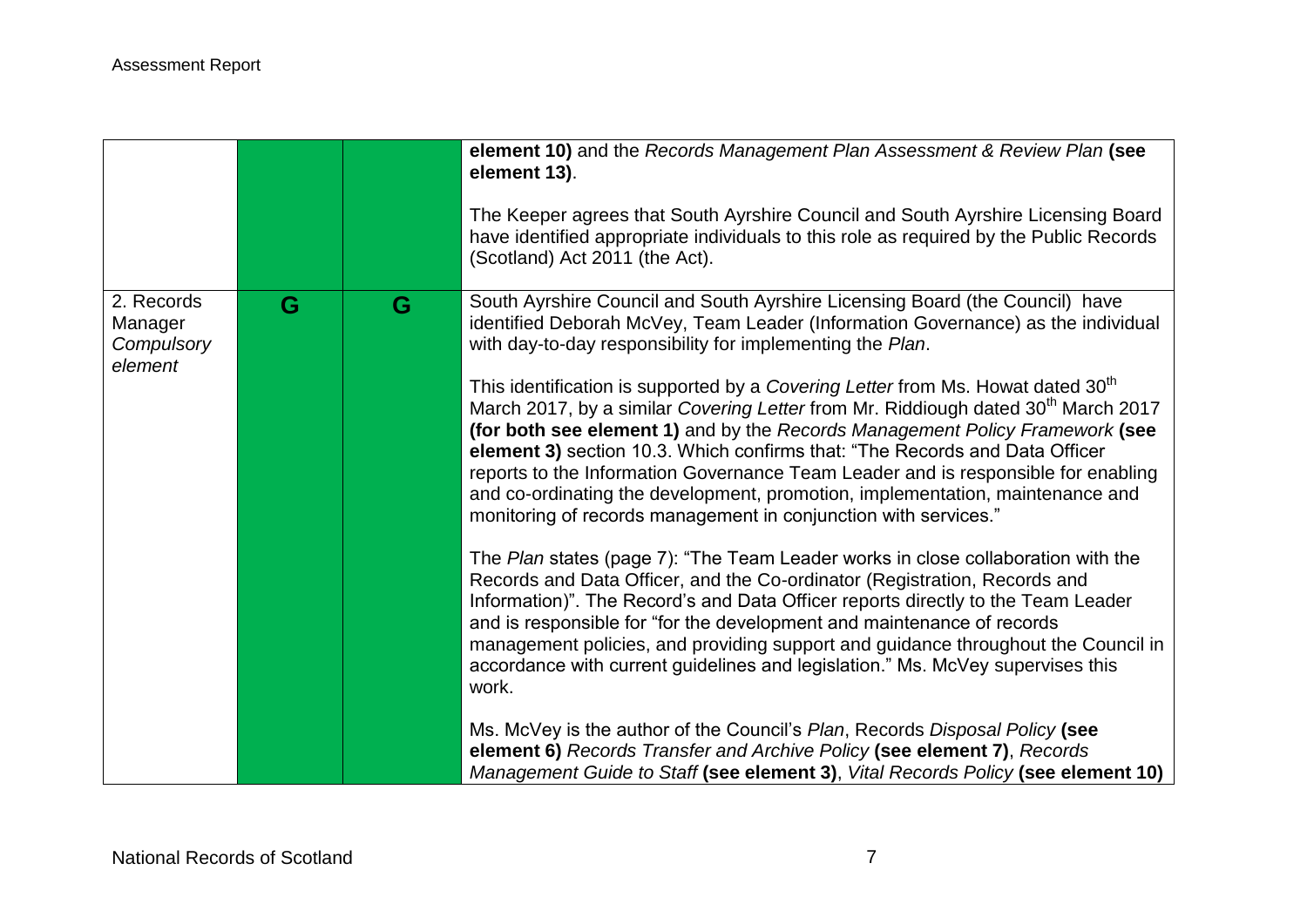|                                    |   |   | and the Records Management Plan Assessment & Review Plan (see element 13).                                                                                                                                                                                                                                                                                                                                                                                                                                                                                                                                                                                           |
|------------------------------------|---|---|----------------------------------------------------------------------------------------------------------------------------------------------------------------------------------------------------------------------------------------------------------------------------------------------------------------------------------------------------------------------------------------------------------------------------------------------------------------------------------------------------------------------------------------------------------------------------------------------------------------------------------------------------------------------|
|                                    |   |   | The Keeper agrees that South Ayrshire Council and South Ayrshire Licensing Board<br>have identified an appropriate individual to this role as required by the Act.                                                                                                                                                                                                                                                                                                                                                                                                                                                                                                   |
| 3. Policy<br>Compulsory<br>element | G | G | The Council has a Records Management Policy Framework which has been<br>provided to the Keeper. This is version 1.0 dated May 2016. "The Policy provides<br>the overarching framework for any other supporting Council records management<br>policies, practices or guidelines." Plan page 8. A minute of the formal adoption of<br>this Policy Framework by the Council has been shared with the Keeper.<br>The Records Management Policy Framework is available online at:<br>http://www.south-<br>ayrshire.gov.uk/foi/documents/pol%2020160512%20records%20management.pdf<br>Key objectives of the Policy Framework are restated in the text of the Plan (page 8) |
|                                    |   |   | and the Keeper agrees that the Plan supports the Records Management Policy<br>Framework.                                                                                                                                                                                                                                                                                                                                                                                                                                                                                                                                                                             |
|                                    |   |   | The Council have also supplied their Records Management Guide to Staff. Version<br>2.0 issued March 2017. The author of this policy is the Team Leader (Information<br>Governance) (see element 2). This guidance supports principles in the Records<br><b>Management Policy Framework.</b>                                                                                                                                                                                                                                                                                                                                                                          |
|                                    |   |   | The Records Management Guide to Staff includes a handy "How to determine if a<br>document should be treated as a record" flowchart.                                                                                                                                                                                                                                                                                                                                                                                                                                                                                                                                  |
|                                    |   |   | Intranet screen-shots have been provided showing staff can access records<br>management documents and training.                                                                                                                                                                                                                                                                                                                                                                                                                                                                                                                                                      |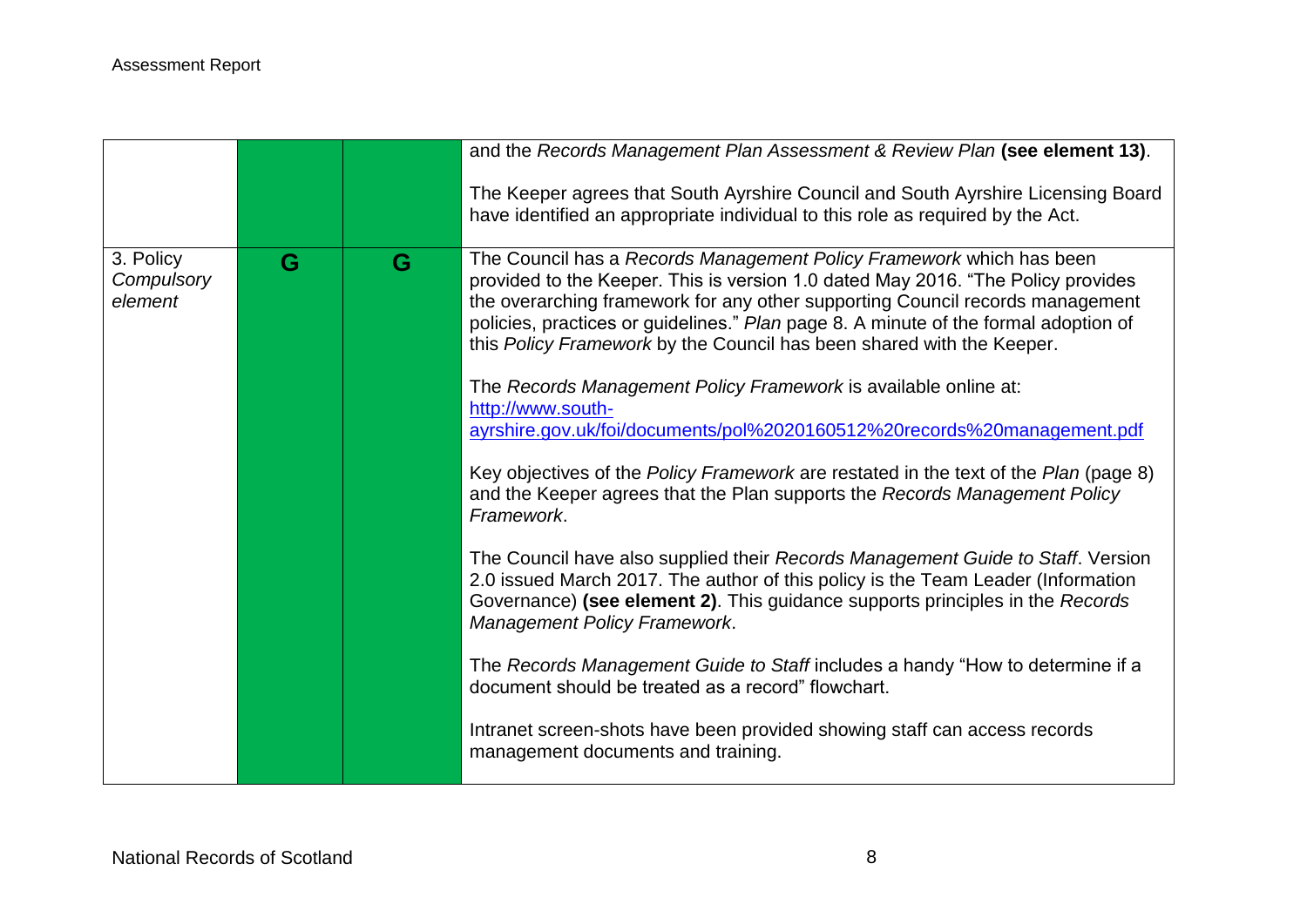|                               |              |   | The Records Management Policy Framework and the Guide to Staff both mention<br>the Act.                                                                                                                                                                                                                                                                                        |
|-------------------------------|--------------|---|--------------------------------------------------------------------------------------------------------------------------------------------------------------------------------------------------------------------------------------------------------------------------------------------------------------------------------------------------------------------------------|
|                               |              |   | The Keeper agrees that South Ayrshire Council and South Ayrshire Licensing Board<br>have a records management policy statement as required by the Act.                                                                                                                                                                                                                         |
| 4. Business<br>Classification | $\mathbf{A}$ | G | The Council's Records Management Guide to Staff (see element 3) identifies good<br>records management requires that: "Records should be created within a structured,<br>hierarchical filing system. Records should be grouped with other records that relate<br>to the same topic or Activity/function."                                                                       |
|                               |              |   | With this in mind the authority has created a Business Classification Scheme which<br>has been shared with the Keeper (dated March 2017). The Scheme is arranged in a<br>functional system. This arrangement must remain a business decision for the<br>Council, but the Keeper would like to acknowledge that a functional system is<br>currently considered 'best practice'. |
|                               |              |   | The Business Classification Scheme is populated with input from local service<br>areas. The Keeper commends this local engagement as liable to help create record<br>creator buy-in and a stronger business tool for the organisation.                                                                                                                                         |
|                               |              |   | The structure is based on the Scottish Council on Archives' SCARRS system, which<br>the Keeper agrees is suitable for use by a Scottish Local Authority (see also<br>element 5). The use of SCARRS is confirmed in the Records Disposal Policy (see<br>element 6) (section 3.0).                                                                                               |
|                               |              |   | A sample entry reads: MANAGEMENT/Enquiries and complaints/Processing of<br>enquiries - Function/activity/ transaction. The Keeper confirms this level of detail is<br>adequate for PRSA.                                                                                                                                                                                       |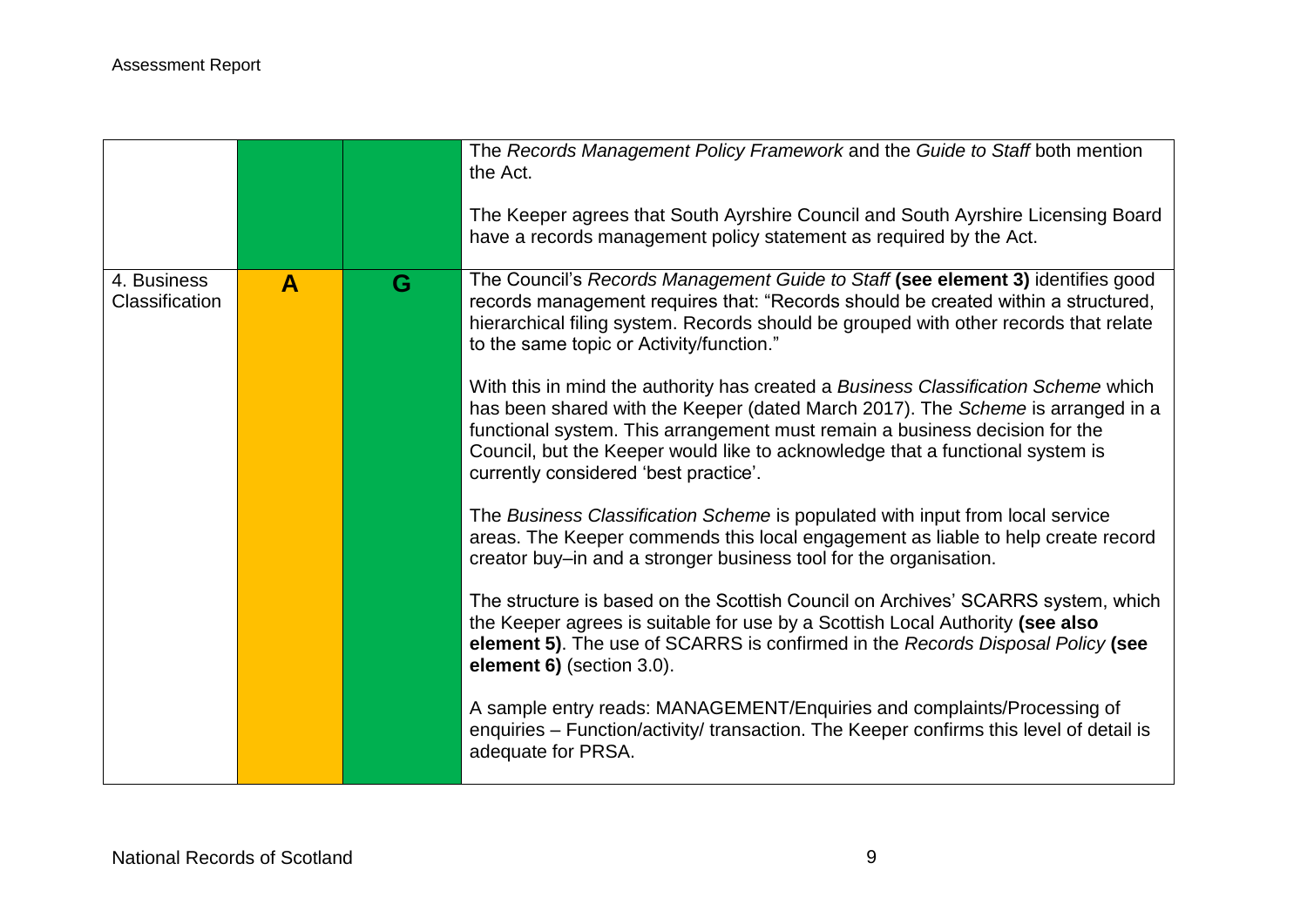**However, it is clear from the** *Plan* **that the** *Business Classification Scheme* **is not yet fully operational in a manner that the Council considers fully efficient. The scheme is not yet fully implemented corporately and the adoption of an EDRM is being considered. This must remain a business decision for the authority and the Keeper can take no view on whether the procurement of such a system should proceed. He, of course, agrees that for an authority the size of South Ayrshire Council the adoption of a full EDRM would not be unreasonable.**

**On this matter the** *Plan* **states (page 10): "This Plan recognises that work is ongoing to fully implement the functional classification scheme for both paper and electronic records, particularly in terms of rationalising the process of staff storing unstructured data in electronic records in multiple different shared drives. The Council is committed to scoping up to date and effective solutions to the management of such records and, as part of the Transform South Ayrshire programme, work is underway to undertake a scoping exercise to establish if an EDRMS solution is suitable for corporate use." The Keeper should be informed of the results of the scoping exercise and of the specific plans around this element going forward from that exercise.** 

**This work is confirmed in the** *Records Management Guide to Staff* **(see element 3) section 5.0.**

**Furthermore the** *Plan* **states (page 10) "Work is ongoing in relation to the development of file naming conventions, including piloting the conventions in a number of service areas. The Records Management Service is currently meeting with Chief Officers of the Council to ensure the Business Classification Scheme, once fully developed and rolled-out corporately, will be implemented throughout every service."**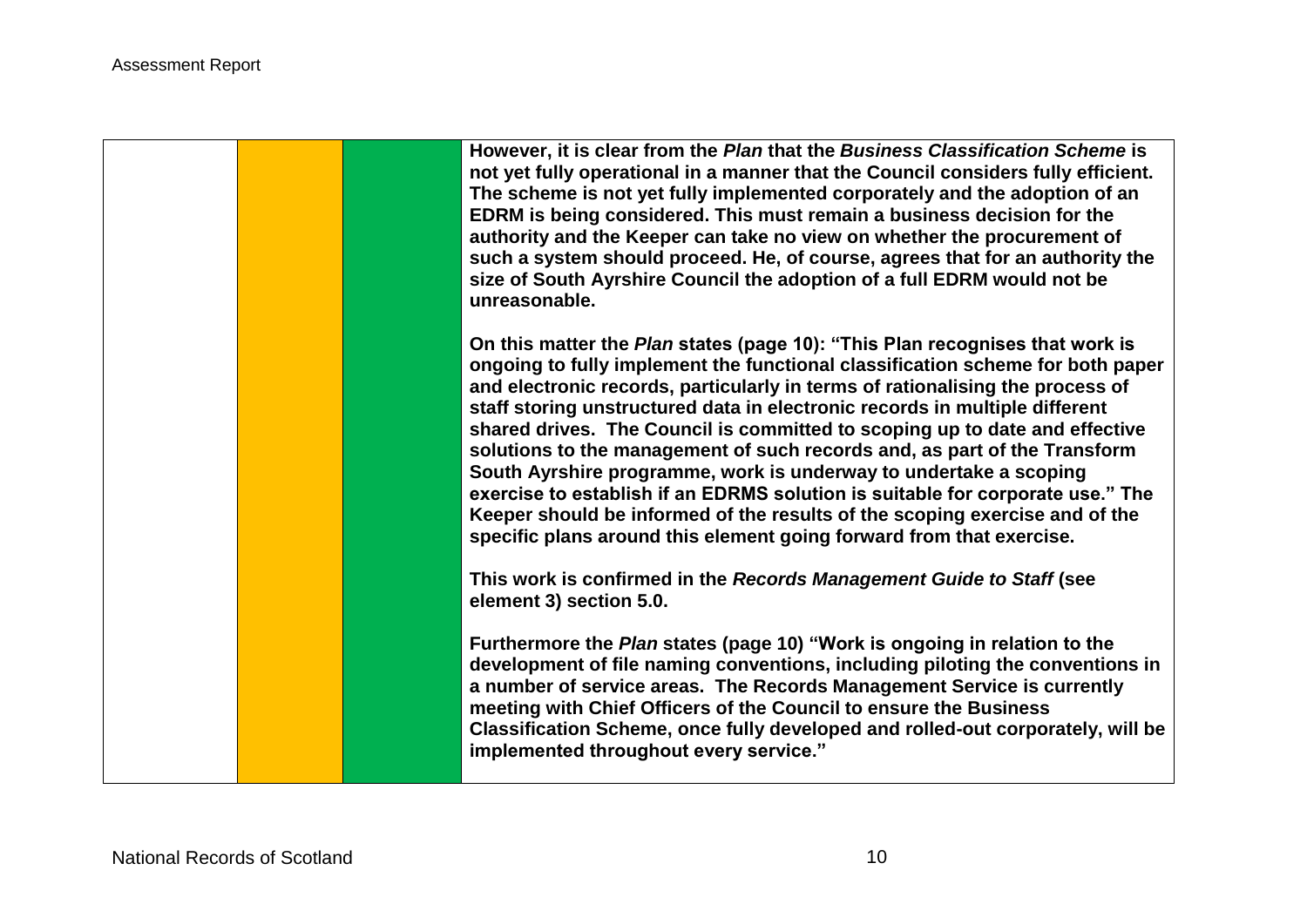|                          |              |   | The Council have supplied the Keeper with details of the 'Transform South Ayrshire'<br>programme and he thanks them for this inclusion.<br>The Keeper agrees the above actions suggest a commitment to an improvement<br>plan (see also elements 5, 6 and 11 for future improvements around the<br>record-keeping structure).                                                                                                                                                                                                                                                          |
|--------------------------|--------------|---|----------------------------------------------------------------------------------------------------------------------------------------------------------------------------------------------------------------------------------------------------------------------------------------------------------------------------------------------------------------------------------------------------------------------------------------------------------------------------------------------------------------------------------------------------------------------------------------|
|                          |              |   | The Council operate a hybrid system with records held digitally and in hard copy.<br>Semi-current paper records are held in an in-house record store 'the Corporate'<br>Records Management Centre'. Records that may have archival significance are<br>suitably identified prior to being consigned to this store (see element 7).                                                                                                                                                                                                                                                     |
|                          |              |   | The Keeper agrees this element of South Ayrshire Council and South Ayrshire<br>Licensing Board's Records Management Plan under 'improvement model'<br>terms. This is in acknowledgement of the authority being in a state of<br>transition regarding imposing the Business Classification Scheme on an<br>electronic records management solutions (see above). He is convinced of the<br>commitment to complete this work, however his agreement is conditional on<br>his being updated as the project progresses. The Council have committed to<br>doing this ( <i>Plan</i> page 32). |
| 5. Retention<br>schedule | $\mathbf{A}$ | G | The Council's Records Management Policy Framework (see element 3) states that<br>"The Council has adopted the Scottish Council on Archives Record Retention<br>Schedule (SCARRS) and consulted with each directorate to develop a bespoke<br>Retention Schedule for the Council". The Keeper agrees that 'SCARRS' is entirely<br>appropriate for use by a local authority.                                                                                                                                                                                                             |
|                          |              |   | The Council's Records Management Guide to Staff (see element 3) defines records<br>management, in part, as a recognition that "Decisions must be made about what<br>records should be kept and for how long they should be kept" (Guide to Staff section                                                                                                                                                                                                                                                                                                                               |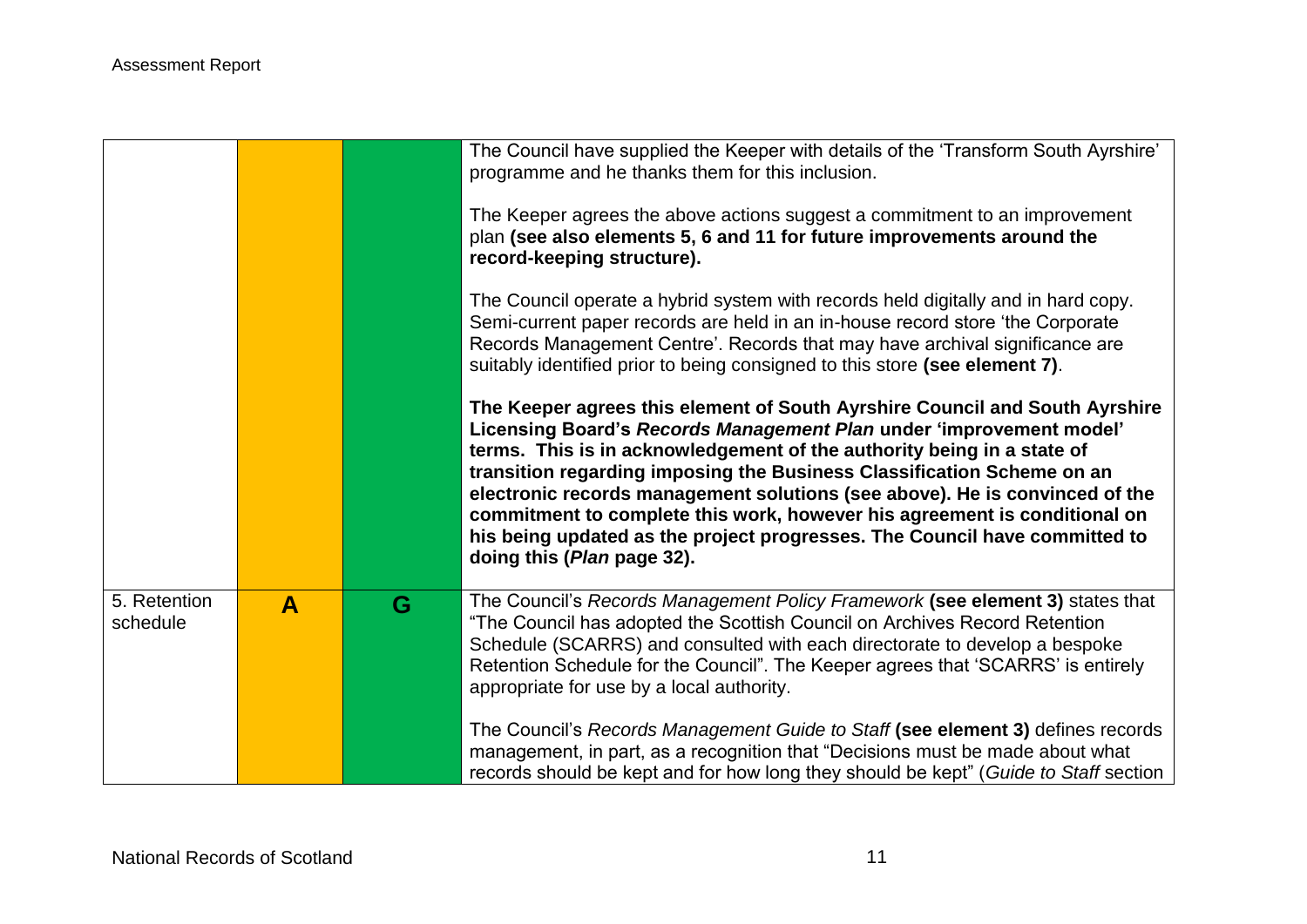|  | 3.0 and 9.0).                                                                                                                                                                                                                                                                                                                                                                                                                                                                                                                                |
|--|----------------------------------------------------------------------------------------------------------------------------------------------------------------------------------------------------------------------------------------------------------------------------------------------------------------------------------------------------------------------------------------------------------------------------------------------------------------------------------------------------------------------------------------------|
|  | As evidence that they properly addressed this aspect, the Council have submitted<br>their Corporate Retention Schedule to the Keeper. It is available online at<br>http://www.south-<br>ayrshire.gov.uk/documents/doc%2020170329%20scarrs%20schedule%20v2.0.pdf                                                                                                                                                                                                                                                                              |
|  | The Corporate Retention Schedule shows retention decisions for the record types<br>identified in the Business Classification Scheme (see element 4) for example:<br>Enquiries and complaints/Records documenting the processing of customer<br>comments and enquiries about the Council including<br>responses/ $C + 1$ year.                                                                                                                                                                                                                |
|  | The Plan explains that currently the Information Governance Team (see under<br>General Comments below): "are in the process of meeting with each service<br>area to discuss which of the function, activity and transaction sections of<br>SCARRS are relevant to each service area, and agree the appropriate retention<br>period, given different business needs." The Keeper agrees this action,<br>commends local involvement in the creation of the schedule and requests that<br>he is informed when this activity has been concluded. |
|  | The Corporate Retention Schedule and the Business Classification Scheme will<br>form the core of any records management solution selected going forward (see<br>element 4).                                                                                                                                                                                                                                                                                                                                                                  |
|  | It is understood that a revised Corporate Retention Schedule will include reference<br>to vital records (Vital Records Policy page 4) (see element 10). The Keeper<br>requests that he is informed when this is done.                                                                                                                                                                                                                                                                                                                        |
|  | The Information Governance Service, directed by the 'Team, Leader' (see element                                                                                                                                                                                                                                                                                                                                                                                                                                                              |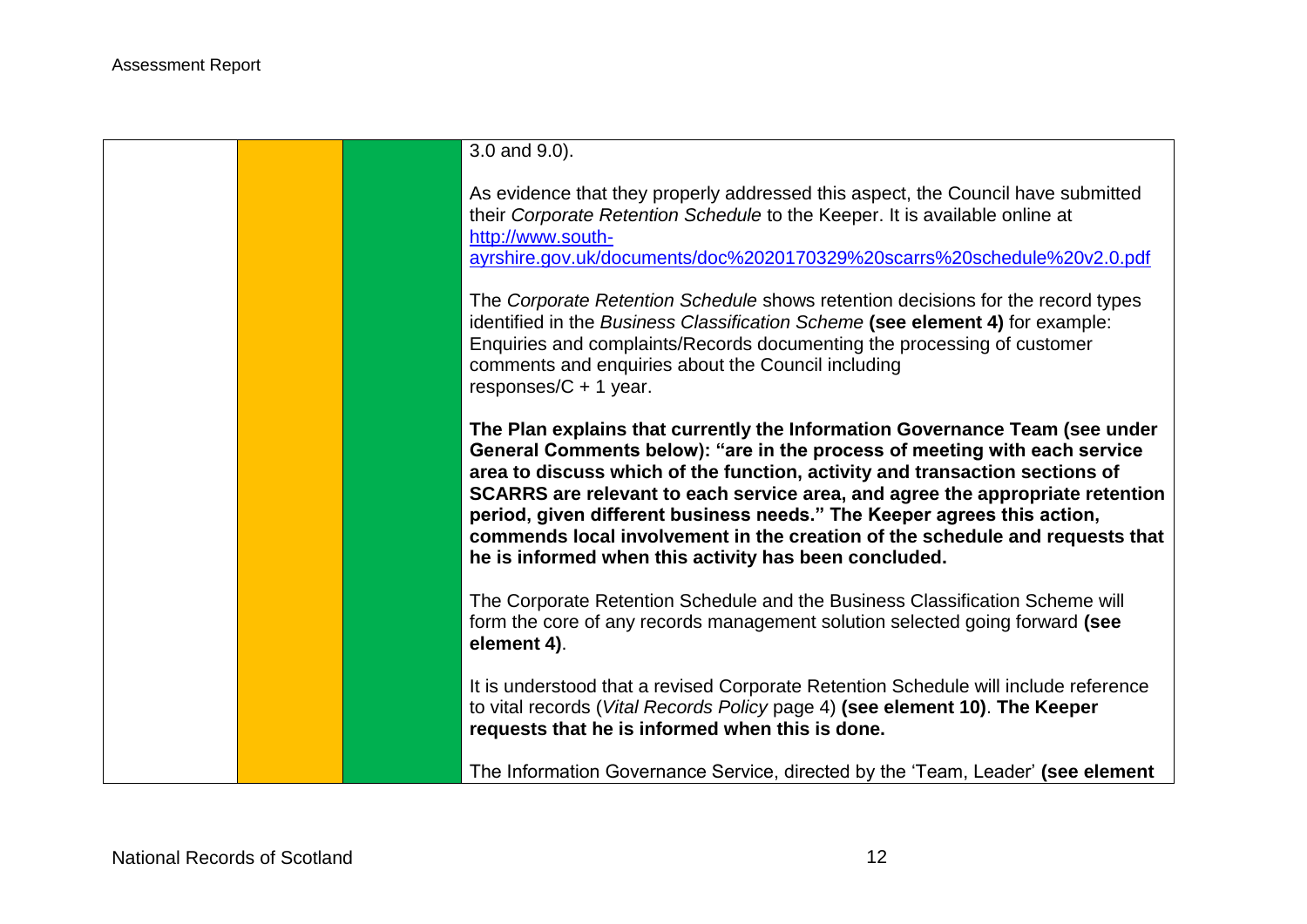|                                                         |              |   | 2) is responsible for the maintenance of the retention schedule and for monitoring its<br>effectiveness. This is done in conjunction with the local service areas (see Records<br><b>Management Champions under General Comments below).</b><br>The Plan (section 5.3 page 12) explains the process for reviewing retention<br>decisions and the centralised control of any changes.<br>Statements in the Records Disposal Policy (see element 6) supports the Council's<br>retention provision (see for example section 3.0).<br>The Keeper agrees this element of South Ayrshire Council and South Ayrshire<br>Licensing Board's Records Management Plan under 'improvement model'<br>terms. This is in acknowledgement of the authority still in the process of<br>finalising the Corporate Retention Schedule with local service areas and<br>imposing retention decisions on the chosen records management solution.<br>The Keeper is convinced of the commitment to complete this work, however<br>his agreement is conditional on his being updated as the project progresses.<br>The Council have committed to doing this (Plan page 32). |
|---------------------------------------------------------|--------------|---|---------------------------------------------------------------------------------------------------------------------------------------------------------------------------------------------------------------------------------------------------------------------------------------------------------------------------------------------------------------------------------------------------------------------------------------------------------------------------------------------------------------------------------------------------------------------------------------------------------------------------------------------------------------------------------------------------------------------------------------------------------------------------------------------------------------------------------------------------------------------------------------------------------------------------------------------------------------------------------------------------------------------------------------------------------------------------------------------------------------------------------------------------|
| 6. Destruction<br>Arrangements<br>Compulsory<br>element | $\mathbf{A}$ | G | The Council note in their Records Management Guide for Staff (section 2) (see<br>element 3) that "Access and disposal of records needs to be managed and<br>monitored" and that "disposing of records that are no longer needed frees us space<br>within a building and information systems, and saves staff time searching for<br>information that may no longer be there." The Guide features sections on records<br>disposal (section 10 and 11). The controlled destruction of records supports<br>objectives elsewhere in the Plan for example at 3.1 Page 8.<br>With these objectives in mind, the Council has the following processes in place to<br>ensure the secure and irretrievable destruction of records when appropriate:                                                                                                                                                                                                                                                                                                                                                                                                          |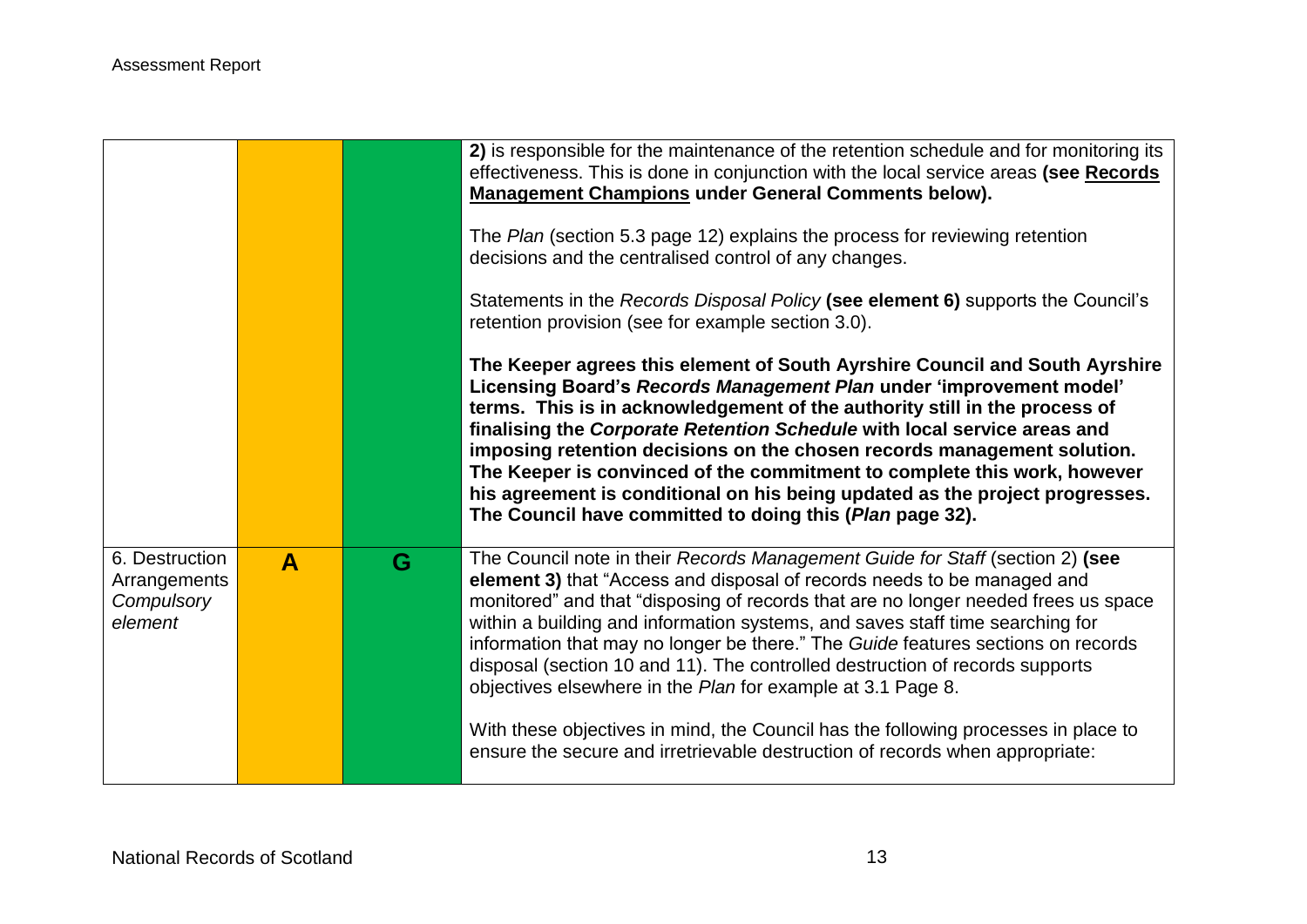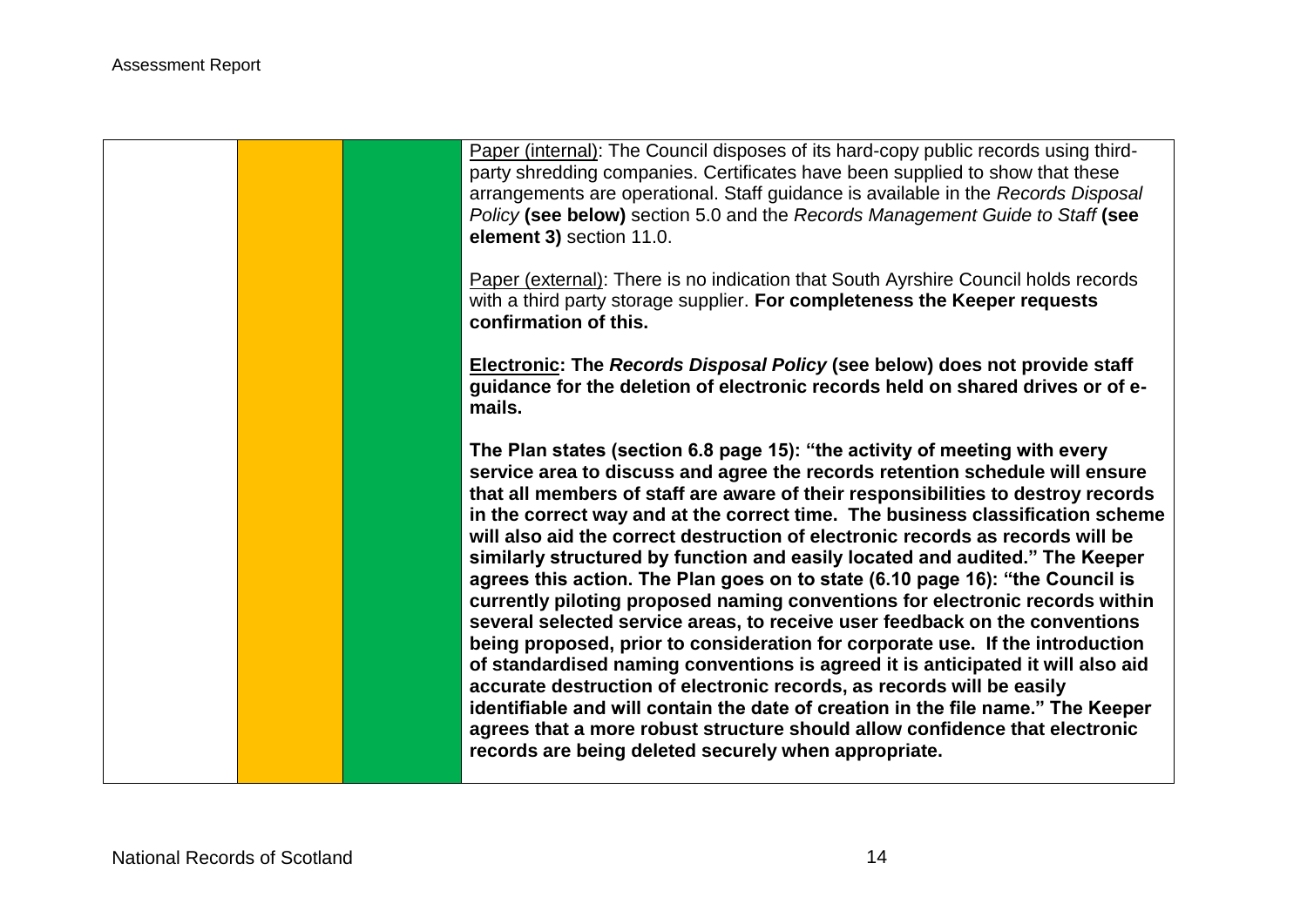|  | Generally, the development of a centralised records management solution<br>(see element 4 above) should allow more controlled deletion of electronic<br>records. The adoption of an EDRM (which is currently being considered)<br>should allow this process to be automated if desired.                                                                                                                                                                                  |
|--|--------------------------------------------------------------------------------------------------------------------------------------------------------------------------------------------------------------------------------------------------------------------------------------------------------------------------------------------------------------------------------------------------------------------------------------------------------------------------|
|  | Hardware: Redundant hardware is stripped of records by an external contractor. A<br>service level agreement and other documentation has been provided as evidence<br>that this procedure is approved and operational. Staff guidance on the use of this<br>facility has also been provided (Records Disposal Policy sections 6.0 and 7.0).                                                                                                                               |
|  | Back-Ups: South Ayrshire Council, quite properly, keeps back-ups of electronic<br>records for business continuity purposes. They have provided the Keeper with<br>details of their back up regime. This clearly sets out the practical arrangements and<br>timescales that the Council follows.<br>Back-up arrangements are confirmed in the Vital Records Policy (page 6) (see<br>element 10) and the Records Management Guide to Staff section 5.0 (see element<br>3). |
|  | The Council have provided the Keeper with their Records Disposal Policy. This is<br>version 2.0 issued March 2017. The author of this policy is the Team Leader<br>(Information Governance) (see element 2). This policy supports statements in the<br>Plan.                                                                                                                                                                                                             |
|  | The Records Disposal Policy confirms that Records Management is the systematic<br>control of recordsto ensure optimum efficiency of  disposal" (RD Policy<br>section 1.0).                                                                                                                                                                                                                                                                                               |
|  | Disposal of records held in the in-house record store must be authorised by the<br>relevant service area using a records disposal authorisation form. A sample of this<br>form has been provided to the Keeper.                                                                                                                                                                                                                                                          |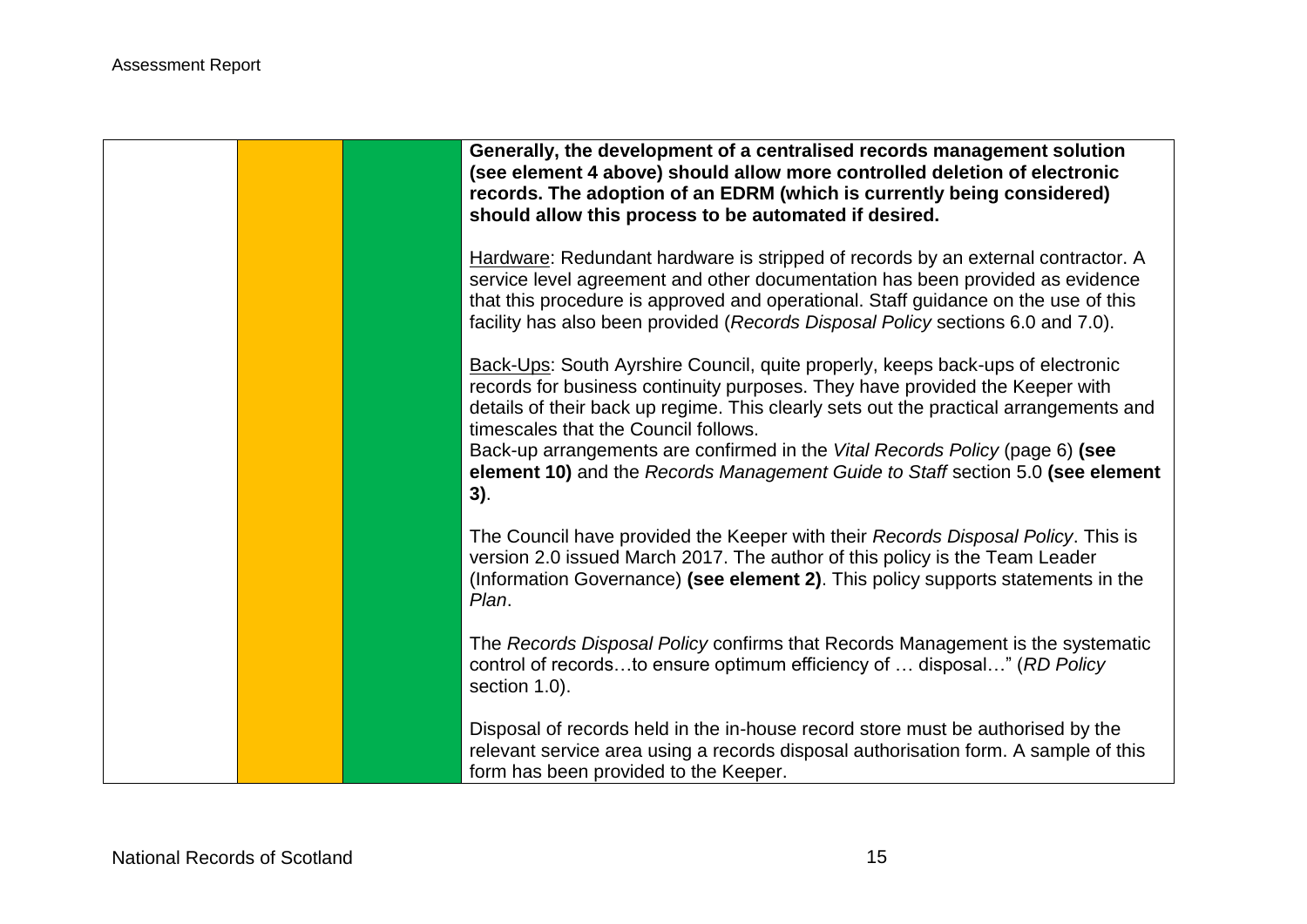- 17

|                              |   |   | The Records Disposal Policy mentions the Act.                                                                                                                                                                                                                                                                                                                                                                                                                                                                                                                                                                                                      |
|------------------------------|---|---|----------------------------------------------------------------------------------------------------------------------------------------------------------------------------------------------------------------------------------------------------------------------------------------------------------------------------------------------------------------------------------------------------------------------------------------------------------------------------------------------------------------------------------------------------------------------------------------------------------------------------------------------------|
|                              |   |   | Disposal schedules are kept recording what records have been destroyed. The<br>Keeper commends this approach. A sample from a disposal register has been<br>supplied in evidence.                                                                                                                                                                                                                                                                                                                                                                                                                                                                  |
|                              |   |   | Staff guidance regarding the routine destruction of working copies and 'extraneous<br>material' is available in the Records Management Guide to Staff (see element 3)<br>section 6.0 and 10.0. These records do not have to be logged in the Council's<br>disposal schedules. The Keeper commends the inclusion of this advice.                                                                                                                                                                                                                                                                                                                    |
|                              |   |   | Intranet screen-shots have been provided showing staff can access records<br>management policies and guidance including the Records Disposal Policy and the<br>Records Management Guide to Staff.                                                                                                                                                                                                                                                                                                                                                                                                                                                  |
|                              |   |   | The Keeper agrees this element of South Ayrshire Council and South Ayrshire<br>Licensing Board's Records Management Plan under 'improvement model'<br>terms. This means that he acknowledges that the authority has recognised a<br>gap in provision (the systematic destruction of electronic records could be<br>improved). He agrees that the authority has instigated processes to close that<br>gap (for example, the potential of a migration to an EDRM solution). The<br>Keeper's agreement is conditional on him being updated as this project<br>progresses (see element 4). The Council have committed to doing this (Plan<br>page 32). |
| 7. Archiving<br>and Transfer | G | G | The Records Management Policy Framework (see element 3) refers to "records<br>with historical value" (Policy Framework section 3.1) and the Records Disposal                                                                                                                                                                                                                                                                                                                                                                                                                                                                                       |
| Compulsory<br>element        |   |   | Policy (see element 6) and the Records Management Guide to Staff (see element<br>3) both refer to the transfer of records with continuing value to the Council archives                                                                                                                                                                                                                                                                                                                                                                                                                                                                            |

,我们也不会有什么。""我们的人,我们也不会有什么?""我们的人,我们也不会有什么?""我们的人,我们也不会有什么?""我们的人,我们也不会有什么?""我们的人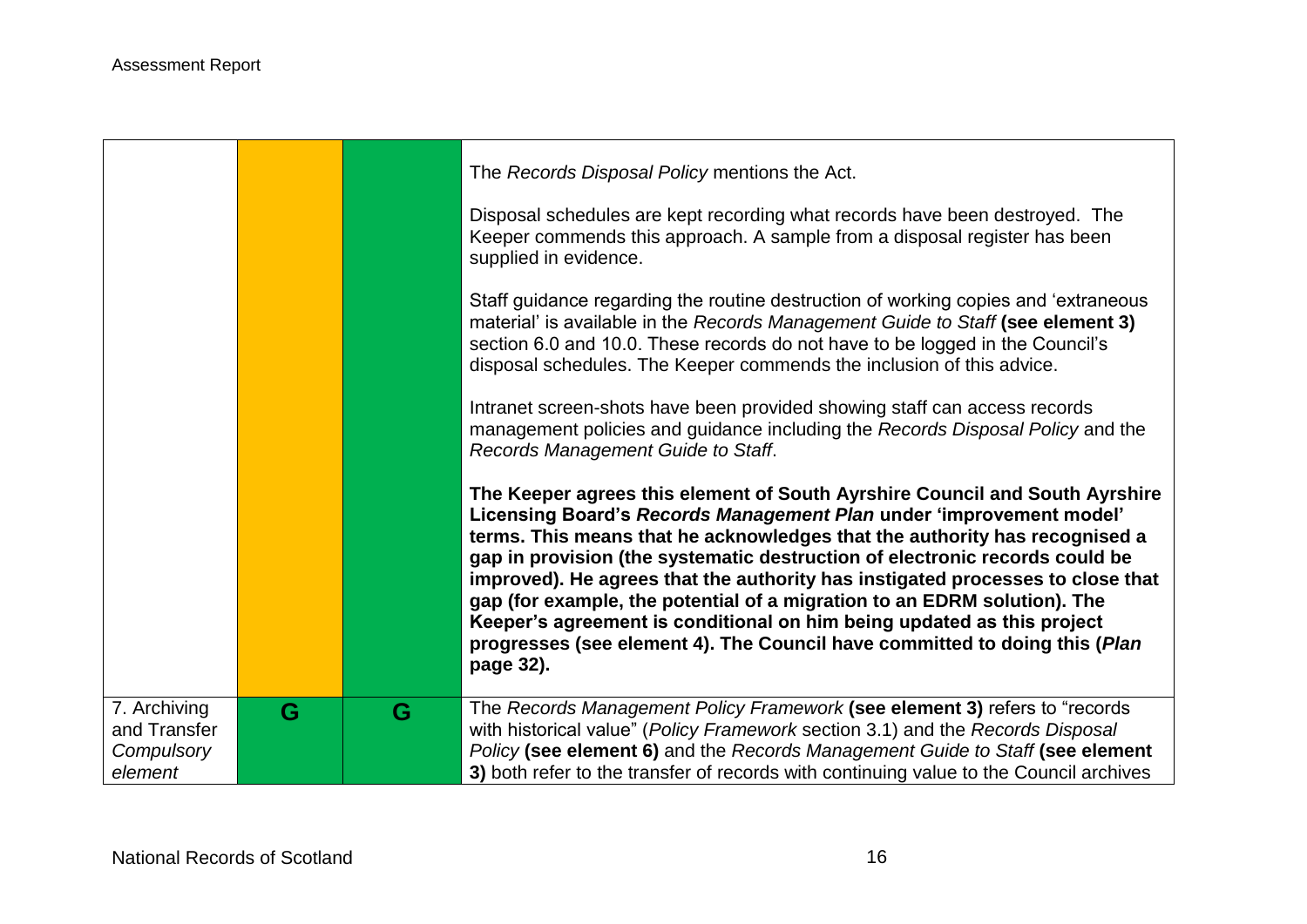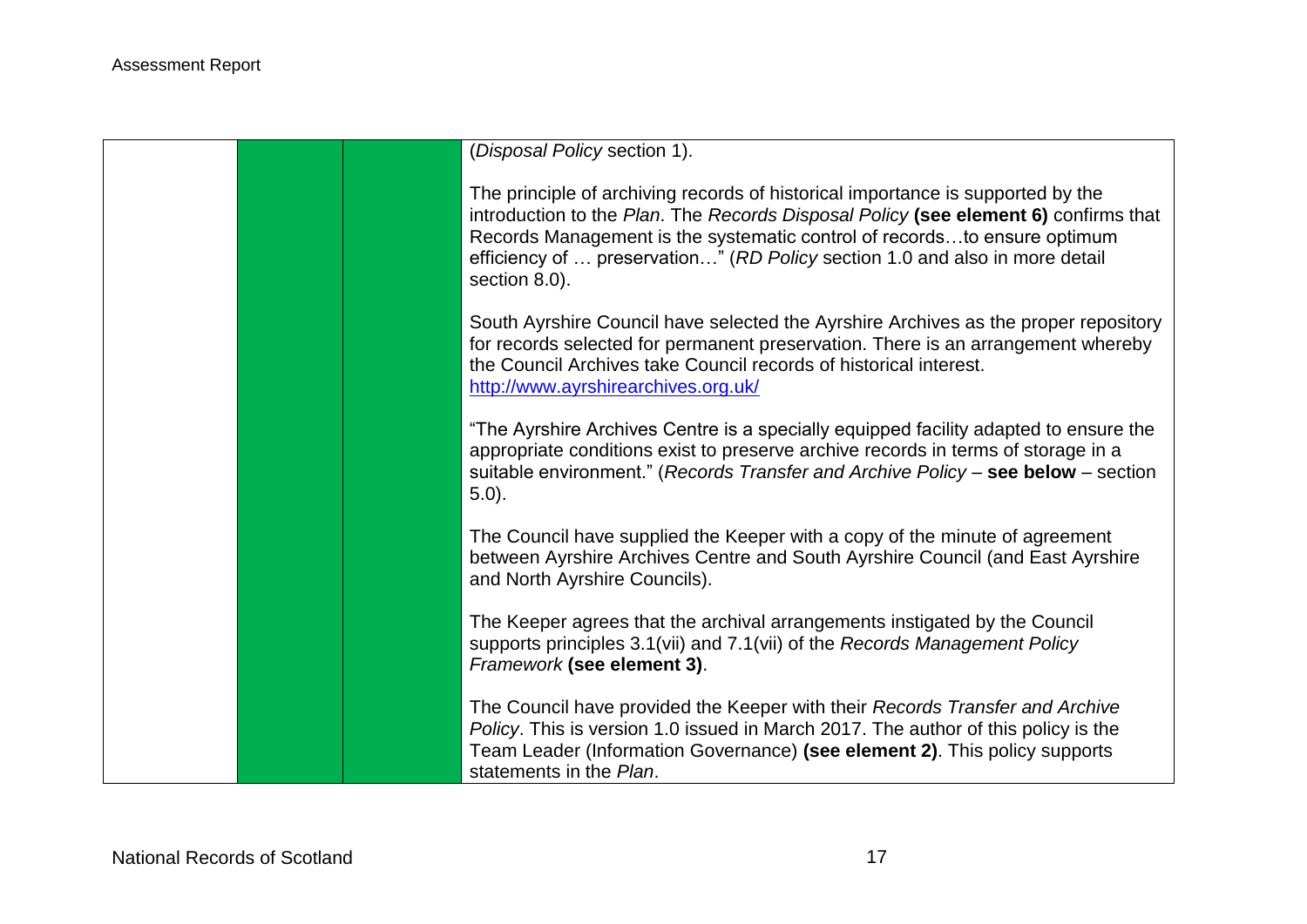|                                                     |   |   | Intranet screen-shots have been provided showing staff can access records<br>management documents and training.<br>The Records Transfer and Archive Policy mentions the Act.<br>The Keeper agrees that appropriate procedures are in place to ensure the transfer<br>of records selected for permanent preservation to a suitable archive.                                                                                                                                                                                                                                                                                                                                                                                                                                                                                                                                                                                                                                                                                                                                                                                                                                                                                                                                                                                                |
|-----------------------------------------------------|---|---|-------------------------------------------------------------------------------------------------------------------------------------------------------------------------------------------------------------------------------------------------------------------------------------------------------------------------------------------------------------------------------------------------------------------------------------------------------------------------------------------------------------------------------------------------------------------------------------------------------------------------------------------------------------------------------------------------------------------------------------------------------------------------------------------------------------------------------------------------------------------------------------------------------------------------------------------------------------------------------------------------------------------------------------------------------------------------------------------------------------------------------------------------------------------------------------------------------------------------------------------------------------------------------------------------------------------------------------------|
| 8. Information<br>Security<br>Compulsory<br>element | G | G | South Ayrshire Council has a Information Security Policy which has been provided<br>to the Keeper. This is version 1.0 approved by the Leadership Panel in June 2010.<br>The adoption of an <i>Information Security Policy</i> supports principle 3.1 (iii) of the<br>Council's Records Management Policy Framework (see element 3) and objectives<br>elsewhere in the Plan (for example at 3.1 Page 8.) and evidential documents<br>(Records Management Guide to Staff section 3.0).<br>The Council has provided its Information Security Incident Management Procedure<br>2015. Clause 5 of this Procedure provides clarification on the structure for reporting<br>security incidents.<br>Security of hard copy records and servers is also a feature of the Council's Vital<br>Records Policy (see element 10) - section 6.<br>Intranet screen-shots have been provided showing staff can access records<br>management documents and training. This shows a information security mini-site<br>where it can be seen that the Information Security Policy is supported by a suite of<br>supplementary policies and guidance such as the ICT Acceptable Use Policy<br>(supplied). "Staff who access Council systems must read and state they comply with<br>the Council's Acceptable Use Policy before they can access any ICT Systems." |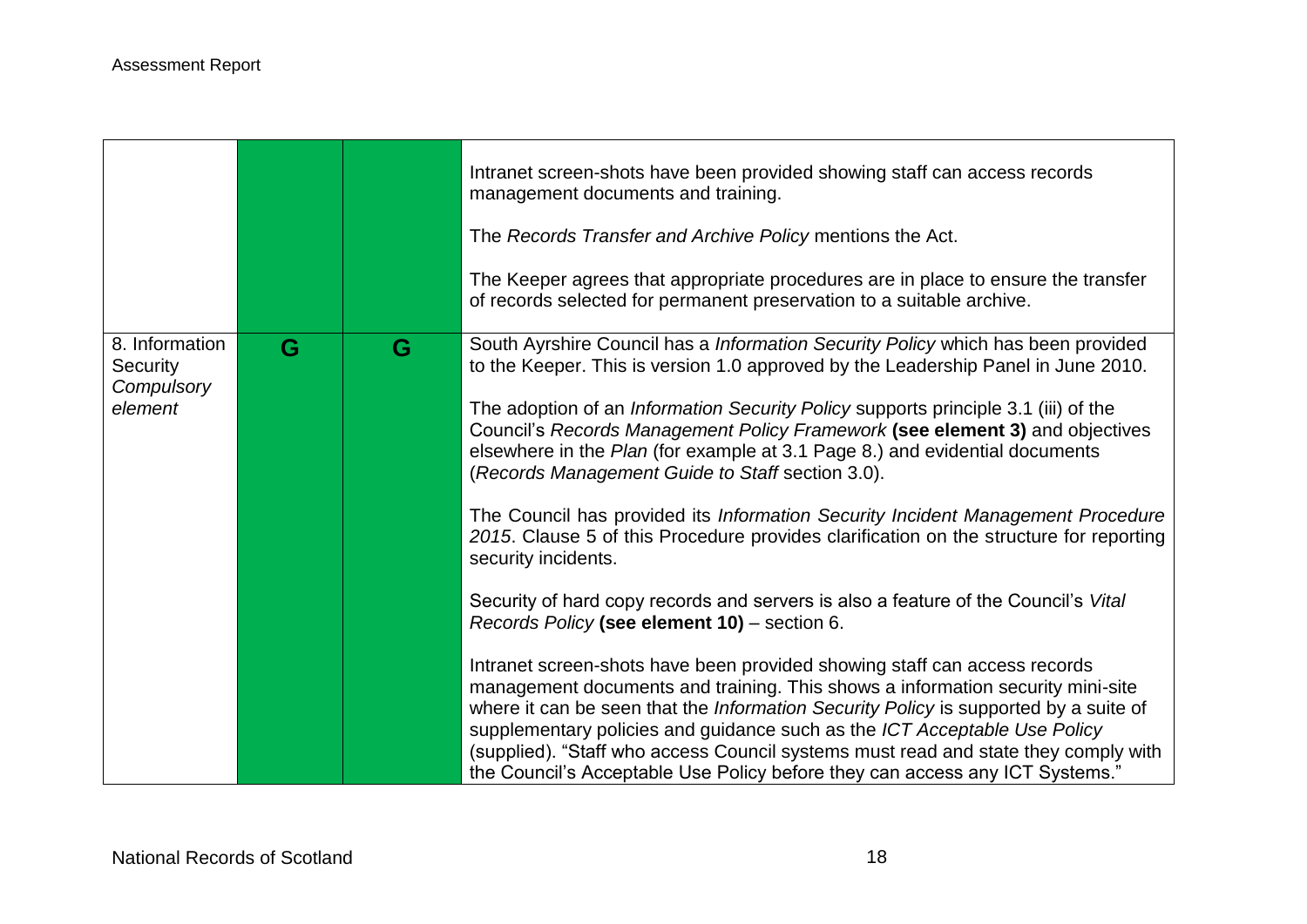|                       |   |   | (Records Management Guide to Staff section 15.0)                                                                                                                                                         |
|-----------------------|---|---|----------------------------------------------------------------------------------------------------------------------------------------------------------------------------------------------------------|
|                       |   |   | The Council's information security provision is mapped against ISO27000 series<br>standards.                                                                                                             |
|                       |   |   | The council is currently developing an Information Classification Policy (draft version<br>supplied) this, when imposed, will allocate sensitivity marking for corporate records.                        |
|                       |   |   | Information security training is mandatory (see element 12).                                                                                                                                             |
|                       |   |   | The Keeper agrees that there are robust procedures in place to protect the<br>information created and maintained by the Council.                                                                         |
| 9. Data<br>Protection | G | G | South Ayrshire Council have a Data Protection Policy, which has been supplied to<br>the Keeper. This is version 2.0 authorised by the Co-ordinator Registration,<br>Records and Information in May 2016. |
|                       |   |   | The Policy is available at:<br>https://www.south-ayrshire.gov.uk/foi/documents/data%20protection%20policy.pdf                                                                                            |
|                       |   |   | The Council is registered with the Information Commissioner: Z5548592                                                                                                                                    |
|                       |   |   | It is confirmed South Ayrshire Council Licensing Board is covered by South Ayrshire<br>Council's ICO Registration.                                                                                       |
|                       |   |   | The Data Protection Policy explains the (current) eight principles of data protection.                                                                                                                   |
|                       |   |   | Subject access information is publically available at https://www.south-<br>ayrshire.gov.uk/foi/personal-data.aspx<br>Staff guidance on subject access procedure is available from the Council's Data    |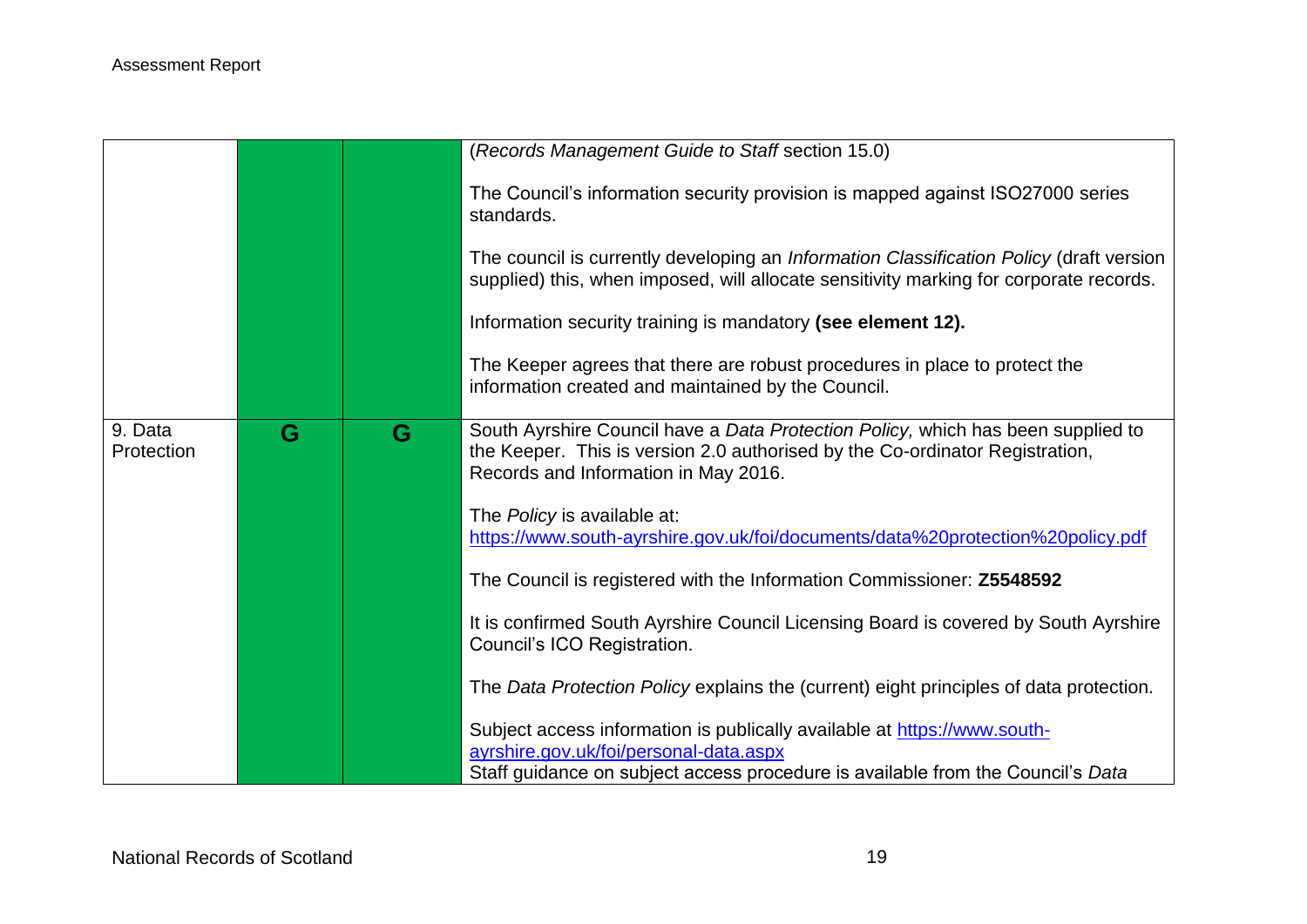|                                                           |   |   | Protection Code of Practice section 8 (provided to the Keeper - v2.0 October 2016).                                                                                                                                                                                                                                                                                                                                                   |
|-----------------------------------------------------------|---|---|---------------------------------------------------------------------------------------------------------------------------------------------------------------------------------------------------------------------------------------------------------------------------------------------------------------------------------------------------------------------------------------------------------------------------------------|
|                                                           |   |   | The Data Protection Policy is supported by staff guidance Data Protection Code of<br>Practice (also supplied).                                                                                                                                                                                                                                                                                                                        |
|                                                           |   |   | The Records Management Policy Framework and Guide to Staff (see element 3)<br>and the Vital Records Policy (see element 10) mention the Data Protection Act. The<br>Records Disposal Policy (see element 6) supports the Council's data protection<br>provision (see for example section 1.0).                                                                                                                                        |
|                                                           |   |   | Data protection training is mandatory (see element 12).                                                                                                                                                                                                                                                                                                                                                                               |
|                                                           |   |   | Intranet screen-shots have been provided showing staff can access records<br>management documents and training.                                                                                                                                                                                                                                                                                                                       |
|                                                           |   |   | The Keeper agrees that South Ayrshire Council and South Ayrshire Licensing Board<br>have properly considered their responsibilities under the Data Protection Act 1998.                                                                                                                                                                                                                                                               |
| 10. Business<br>Continuity<br>and Vital<br><b>Records</b> | G | G | South Ayrshire Council operate an overall Corporate Plan supporting business<br>continuity management process. The Council also operate a detailed Business<br>Continuity Strategy which includes a template for local business continuity<br>management procedures. These have been provided to the Keeper (redacted as<br>appropriate). The Keeper agrees that these documents consider the recovery of<br>records in an emergency. |
|                                                           |   |   | Intranet screen-shots have been provided showing staff can access records<br>management documents and training.                                                                                                                                                                                                                                                                                                                       |
|                                                           |   |   | The maintenance of business continuity procedures is a requirement of the<br>Council's Information Security Policy (see element 8).                                                                                                                                                                                                                                                                                                   |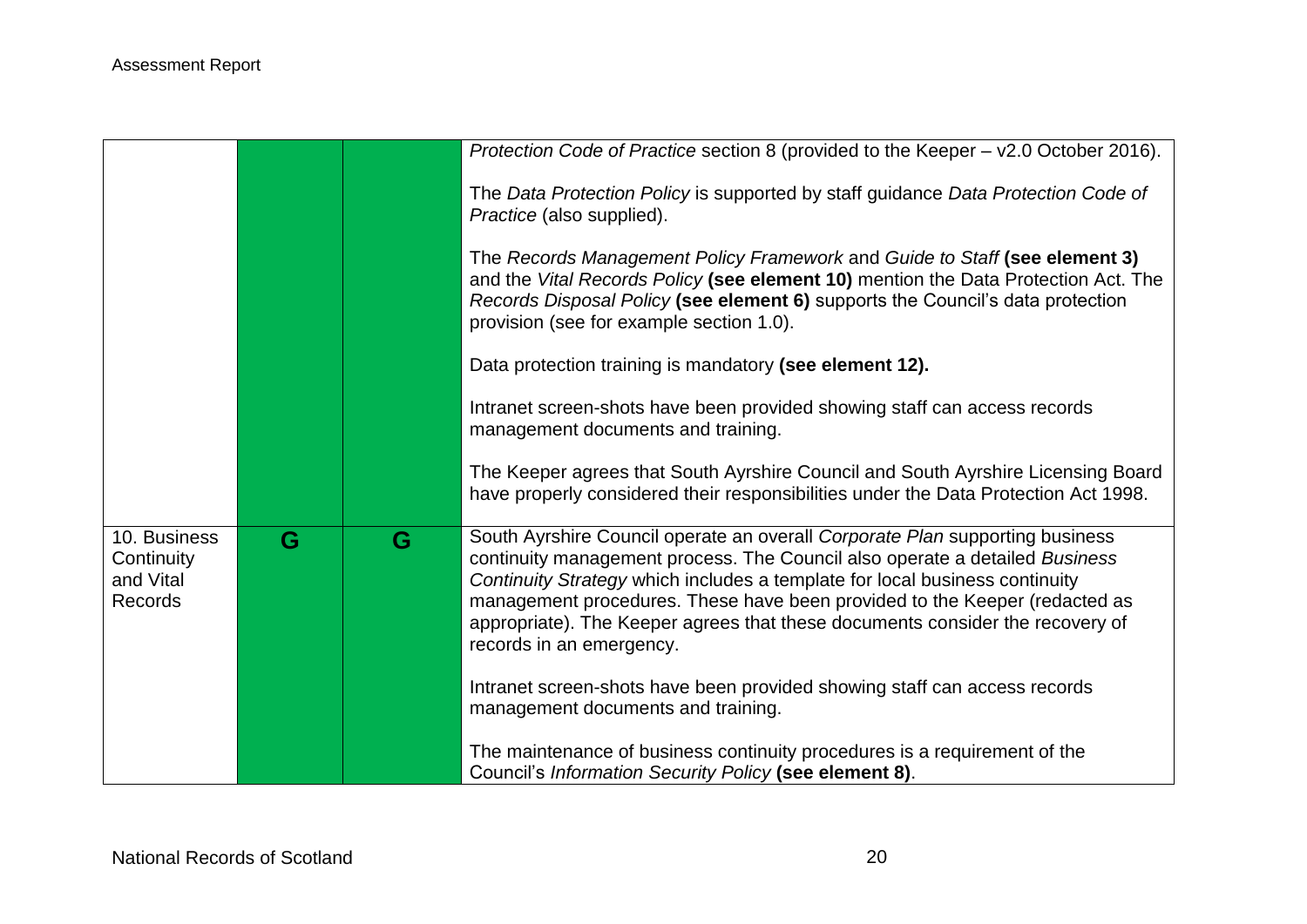|                 |                  |   | For back-ups see element 6                                                                                                                                                                                                                                                                                                                                                                                                                                                                                              |
|-----------------|------------------|---|-------------------------------------------------------------------------------------------------------------------------------------------------------------------------------------------------------------------------------------------------------------------------------------------------------------------------------------------------------------------------------------------------------------------------------------------------------------------------------------------------------------------------|
|                 |                  |   | The Council operates a Vital Records Policy which has been provided to the<br>Keeper. This is version 1.0 issued March 2017. The author of this policy is the<br>Team Leader (Information Governance) (see element 2). "This policy operates in<br>conjunction with business continuity policies and procedures as it defines and<br>protects what records are needed for the Council to continue its operation in the<br>event of an emergency or major disruption to normal service." (Plan section 10.2<br>page 24). |
|                 |                  |   | The purpose of the Vital Records Policy is "Minimising inconvenience in the event of<br>disaster or disruption." (VR Policy page 3).                                                                                                                                                                                                                                                                                                                                                                                    |
|                 |                  |   | The Vital Records Policy commits the Council to note this status on the Corporate<br>Retention Schedule (see element 5). The Keeper commends this idea.                                                                                                                                                                                                                                                                                                                                                                 |
|                 |                  |   | The Vital Records Policy mentions the Act.                                                                                                                                                                                                                                                                                                                                                                                                                                                                              |
|                 |                  |   | The Keeper agrees that the Vital Records Policy instigated by the Council supports<br>objective 7.1(viii) of the Records Management Policy Framework (see element 3).                                                                                                                                                                                                                                                                                                                                                   |
|                 |                  |   | The Keeper agrees that South Ayrshire Council and South Ayrshire Licensing Board<br>have an approved and operational Business Continuity policy and that Information<br>Management and records recovery properly feature in the council's plans.                                                                                                                                                                                                                                                                        |
| 11. Audit trail | $\blacktriangle$ | G | The Council state that effective records management allows the "Council to know<br>what records it has, and how to locate them easily." (Policy Framework $-$ see<br>element 3 - section 3.1). and define records management, among other things, as<br>helping to "ensure optimal efficiency of retrieval"                                                                                                                                                                                                             |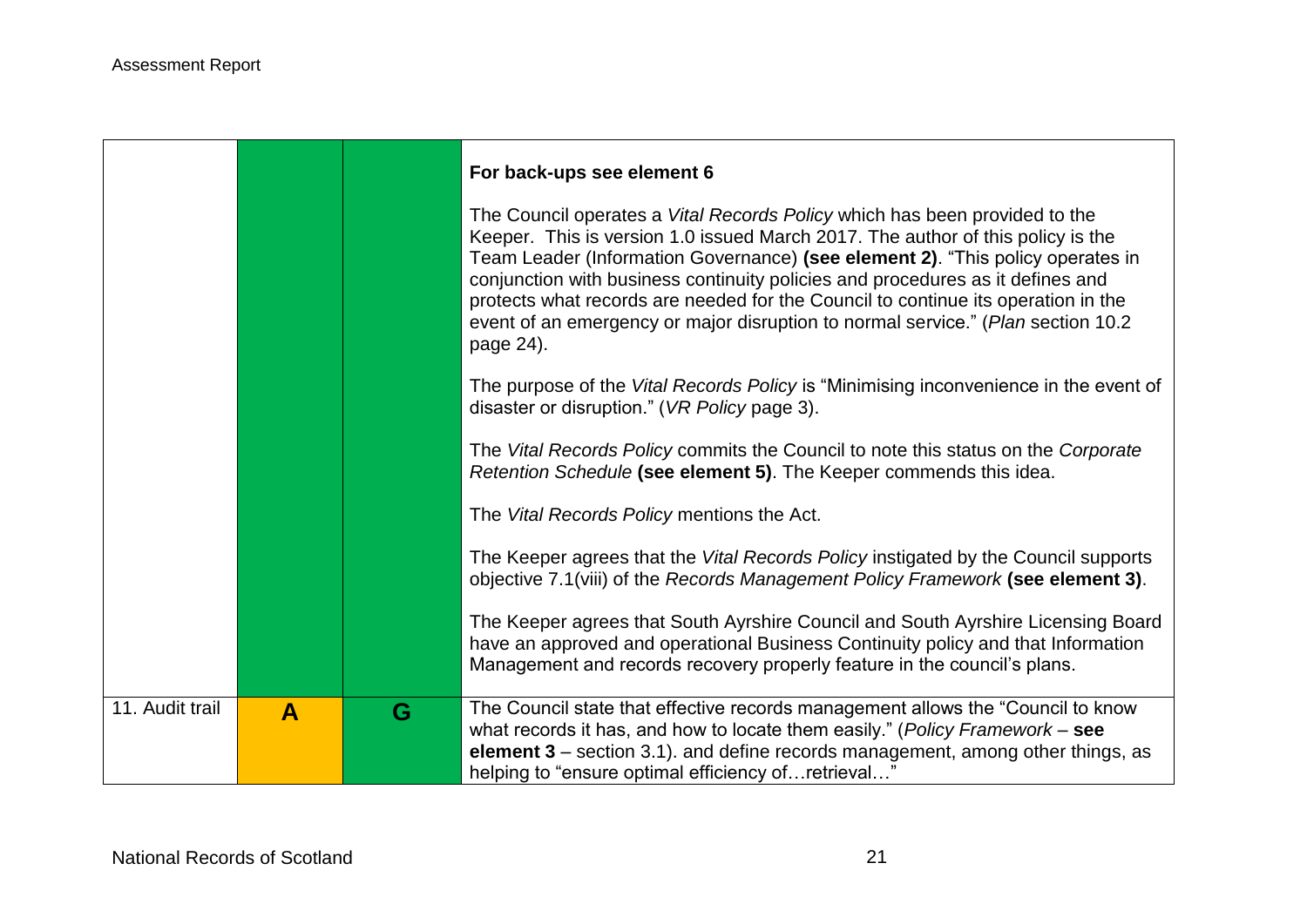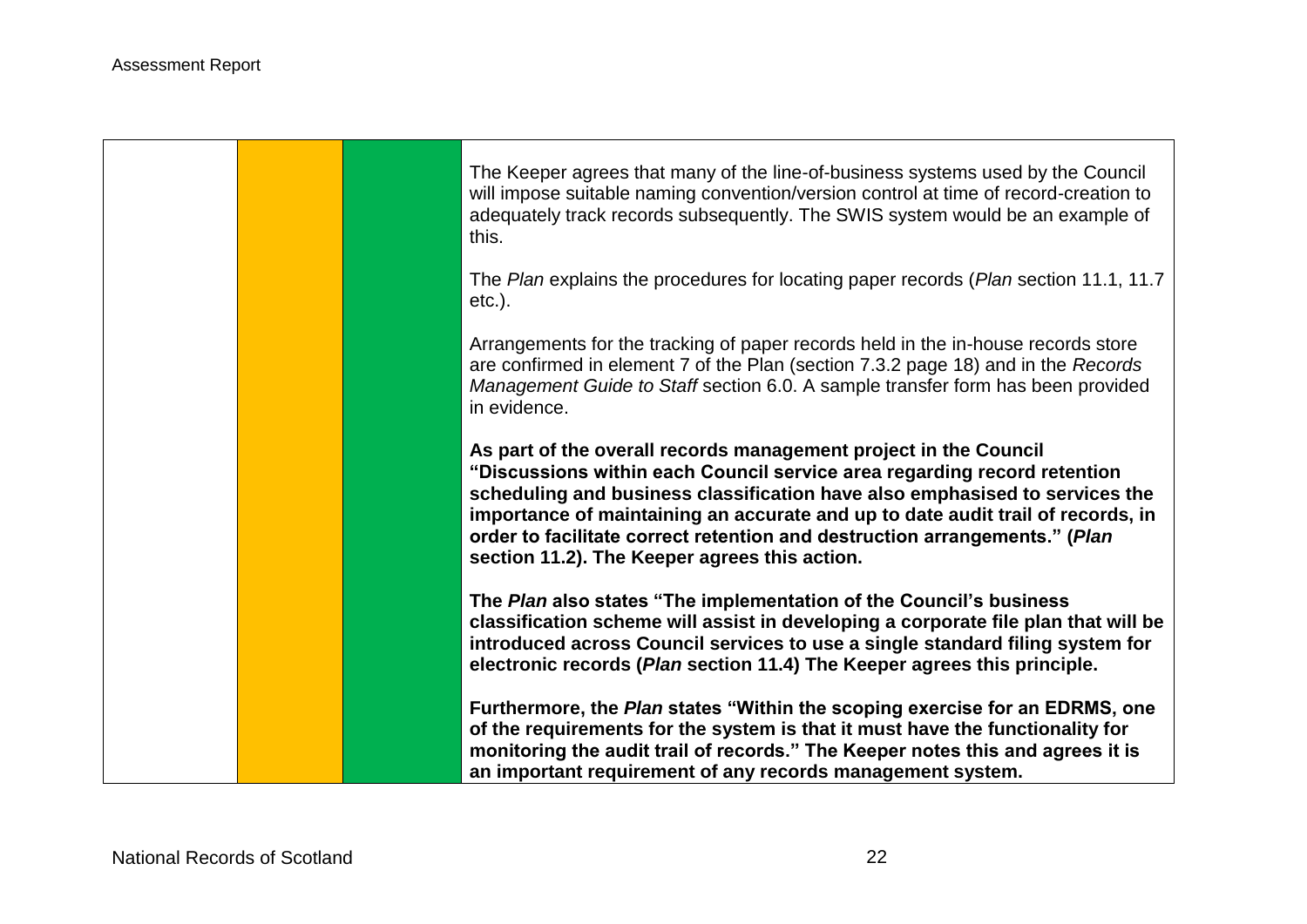$\Box$ 

|                   |   |   | The staff information leaflet Records Management supplied to the Keeper requires<br>that staff should "To ensure the current version of an electronic record is in use, use<br>a version control number". This is confirmed in the Records Management Guide to<br>Staff (see element 3) section 6.0. However, more detailed guidance on version<br>control and document naming conventions is currently in a draft stage<br>(supplied). This is partly due to the exercise detailed at element 4 which may<br>result in the Council installing an automated system which may impose<br>certain tracking arrangements (such as version control). |
|-------------------|---|---|-------------------------------------------------------------------------------------------------------------------------------------------------------------------------------------------------------------------------------------------------------------------------------------------------------------------------------------------------------------------------------------------------------------------------------------------------------------------------------------------------------------------------------------------------------------------------------------------------------------------------------------------------|
|                   |   |   | The development of naming convention/version control structures supports<br>objectives suggested in the Records Management Guide to Staff (see element 3)<br>section 5.0.                                                                                                                                                                                                                                                                                                                                                                                                                                                                       |
|                   |   |   | The Council recognise (Plan section 11.6): that in the case of electronic records<br>stored on shared drives "it is more challenging to ensure commonality and accuracy<br>in the audit trail of records." The Keeper agrees. If a shared drive system is<br>eventually selected as the records management structure in South Ayrshire Council,<br>the imposition and monitoring of naming convention/version control policies will be<br>fundamental to information governance going forward.                                                                                                                                                  |
|                   |   |   | The Keeper can agree this element on an 'improvement model' basis. This<br>means that the Council has identified a gap in provision (tracking of records<br>will be dependant on the records management solution adopted by the<br>Council going forward) and has identified a solution to close this gap. This<br>agreement is conditional upon the Keeper being kept informed of progress<br>(see element 4). The Council have committed to doing this (Plan page 32).                                                                                                                                                                        |
| 12.<br>Competency | G | G | The Council has supplied the Keeper with the Job Description Team Leader<br>Information Governance (see element 2). This shows her as being responsible for                                                                                                                                                                                                                                                                                                                                                                                                                                                                                     |

J.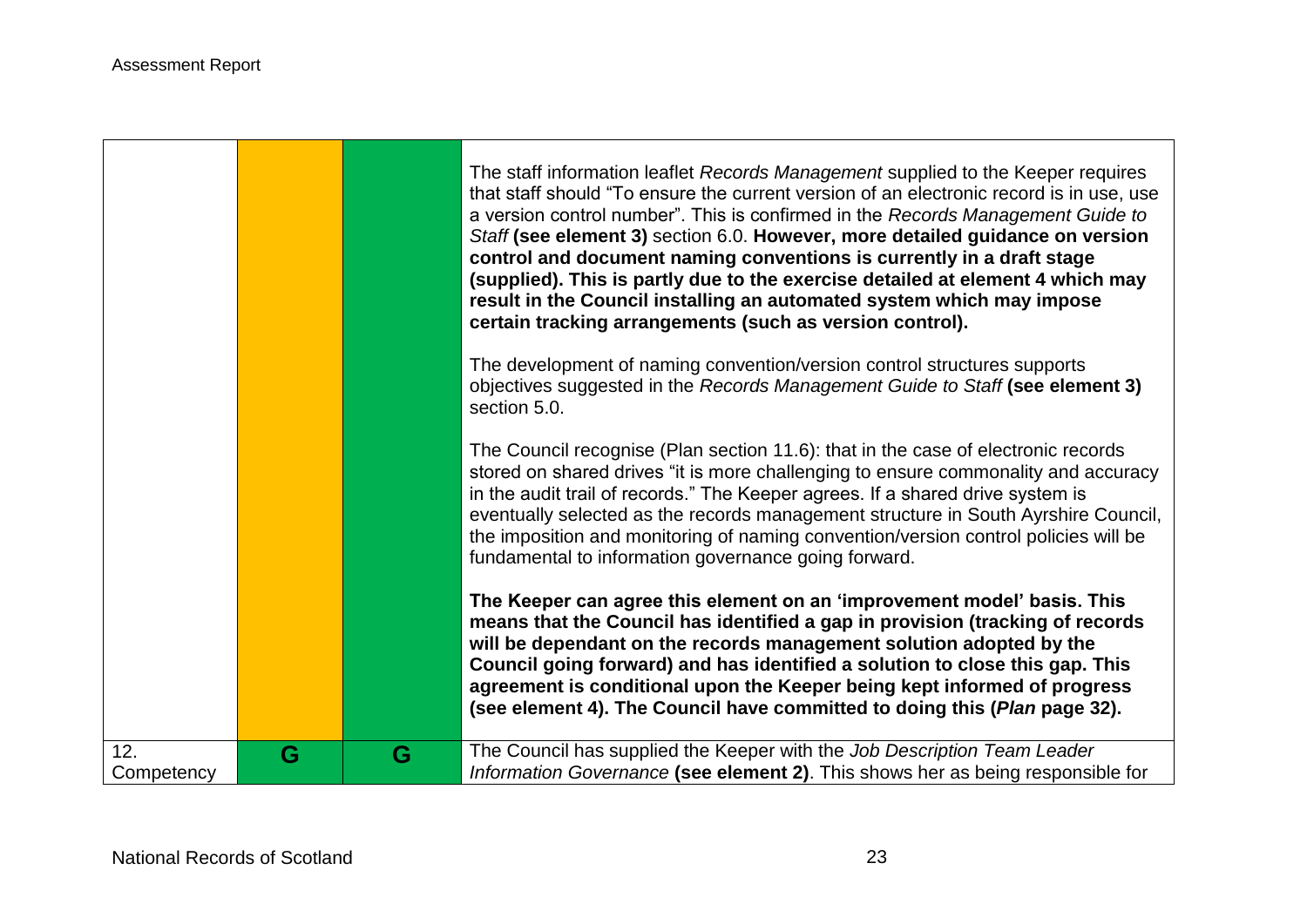| Framework<br>for records |  | (among many other objectives) "To draw up legally admissible retention schedules,<br>applicable to all records in all media from birth |
|--------------------------|--|----------------------------------------------------------------------------------------------------------------------------------------|
| management               |  | throughout their life cycle. In line with appropriate legal, operational, administrative                                               |
| staff                    |  | and historical requirements.                                                                                                           |
|                          |  | To monitor, audit, amend and develop records and information systems and to                                                            |
|                          |  | assist in the delivery of the Public Records (Scotland) Act."                                                                          |
|                          |  | The Keeper has been provided with the annual objectives and personal                                                                   |
|                          |  | development plan of the Team Leader. This clearly shows training and                                                                   |
|                          |  | responsibilities commensurate with the implementation of the Plan.                                                                     |
|                          |  | The Keeper has also been provided with the Job Description of the Records and                                                          |
|                          |  | Data Officer, who reports to the Team Leader. The Keeper thanks the Council for                                                        |
|                          |  | this inclusion.                                                                                                                        |
|                          |  | Ms. McVey is a member of the Archives and Records Association (evidence                                                                |
|                          |  | supplied).                                                                                                                             |
|                          |  | The Council's Records Management Guide to Staff (see element 3) defines records                                                        |
|                          |  | management, in part, as a recognition that "Council staff require training and easy                                                    |
|                          |  | access to guidance" (Guide to Staff section 3.0).                                                                                      |
|                          |  | E-Learning modules are available for staff for data protection, information security                                                   |
|                          |  | and secure destruction guidance. Screen-shots have been supplied as evidence of                                                        |
|                          |  | the availability of these modules. Information security, records management and                                                        |
|                          |  | data protection training is mandatory in the Council. The Keeper commends the                                                          |
|                          |  | compulsory nature of the records management training as clearly complimentary to                                                       |
|                          |  | the DP and IS training.                                                                                                                |
|                          |  | Staff training is formally supported in the text of each corporate policy. For example                                                 |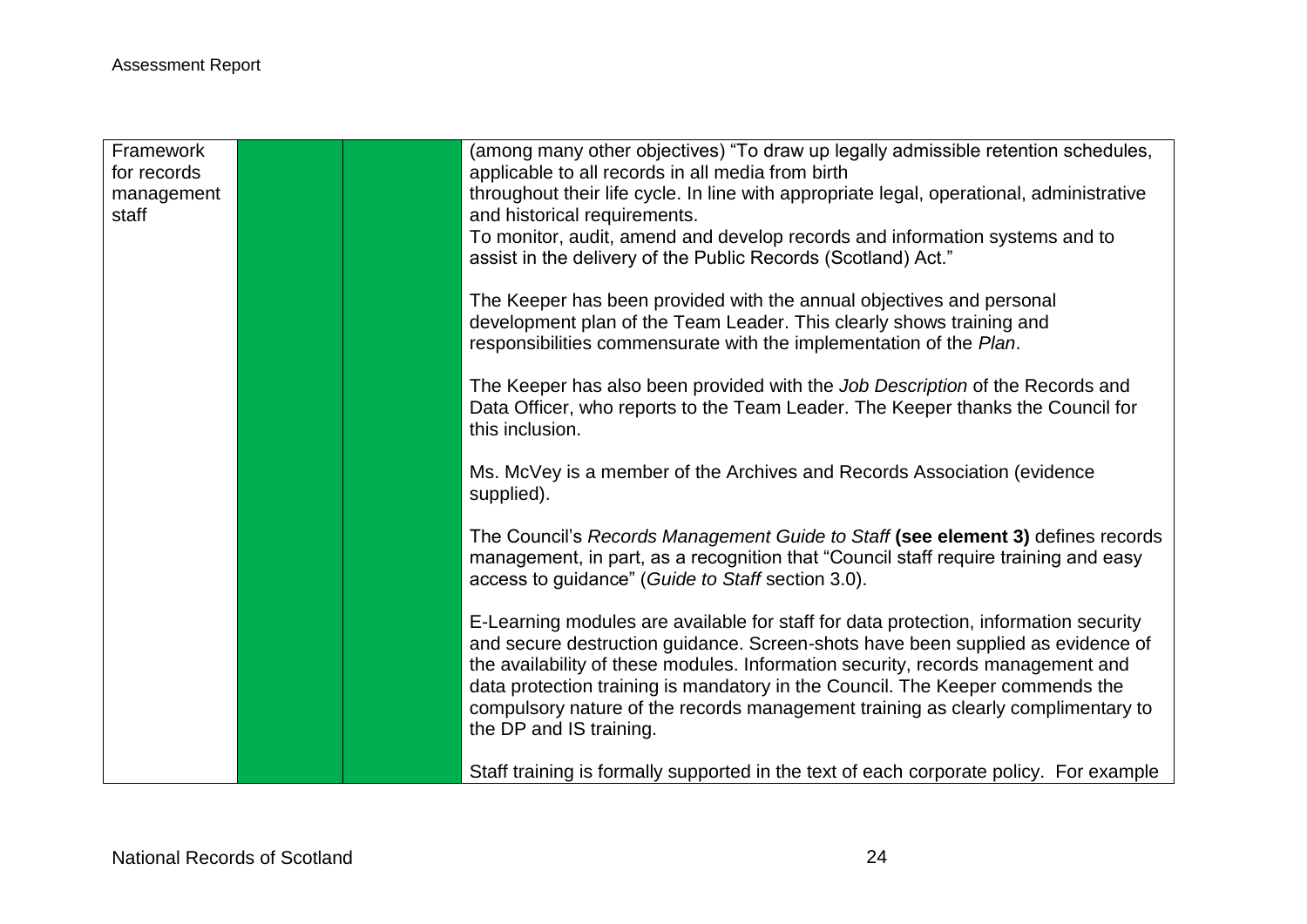|                   |   |   | the Records Disposal Policy section 14.0 (see element 6).                                                                                                                                                                                                                                                                                                                                                                       |
|-------------------|---|---|---------------------------------------------------------------------------------------------------------------------------------------------------------------------------------------------------------------------------------------------------------------------------------------------------------------------------------------------------------------------------------------------------------------------------------|
|                   |   |   | There is a formal, published commitment that the Council will ensure that: "all staff"<br>and Elected Members are aware of their specific responsibilities under the Data<br>Protection Act" (Data Protection Policy - see element 9 - section 3.2.1)                                                                                                                                                                           |
|                   |   |   | The Keeper agrees that the individual identified at element 2 has the appropriate<br>responsibilities, resources and skills to implement the records management plan.<br>Furthermore, he agrees that the Council considers information governance training<br>for staff as required.                                                                                                                                            |
| 13.<br>Assessment | G | G | The Act requires a scheduled public authority to "keep its records management plan<br>under review" (part $1\,5.1\,(a)$ ).                                                                                                                                                                                                                                                                                                      |
| and Review        |   |   | A formal review of the Plan is a stated commitment in the introduction (page 4).<br>Under element 1 (page 6) the Plan states: "The Chief Executive will ensure, when<br>required, improvements to records management procedures are implemented<br>corporately and monitored by the Records and Data Officer through the assessment<br>and review process."                                                                     |
|                   |   |   | The review is carried out by the Records and Data Officer supported by the Team<br>Leader Information Governance (see element 2), signed off by the Head of Legal<br>and Democratic Services (see element 1) and then reported to the Council. The<br>Plan notes that these individuals have a detailed knowledge of the Plan and of<br>records management provision in the Council. The review of implementation is<br>annual. |
|                   |   |   | The Council have supplied a South Ayrshire Council Records Management<br>Compliance Self-Assessment Workbook, a South Ayrshire Council Internal Audit<br>Records Management Hazard Identification document and a South Ayrshire Council                                                                                                                                                                                         |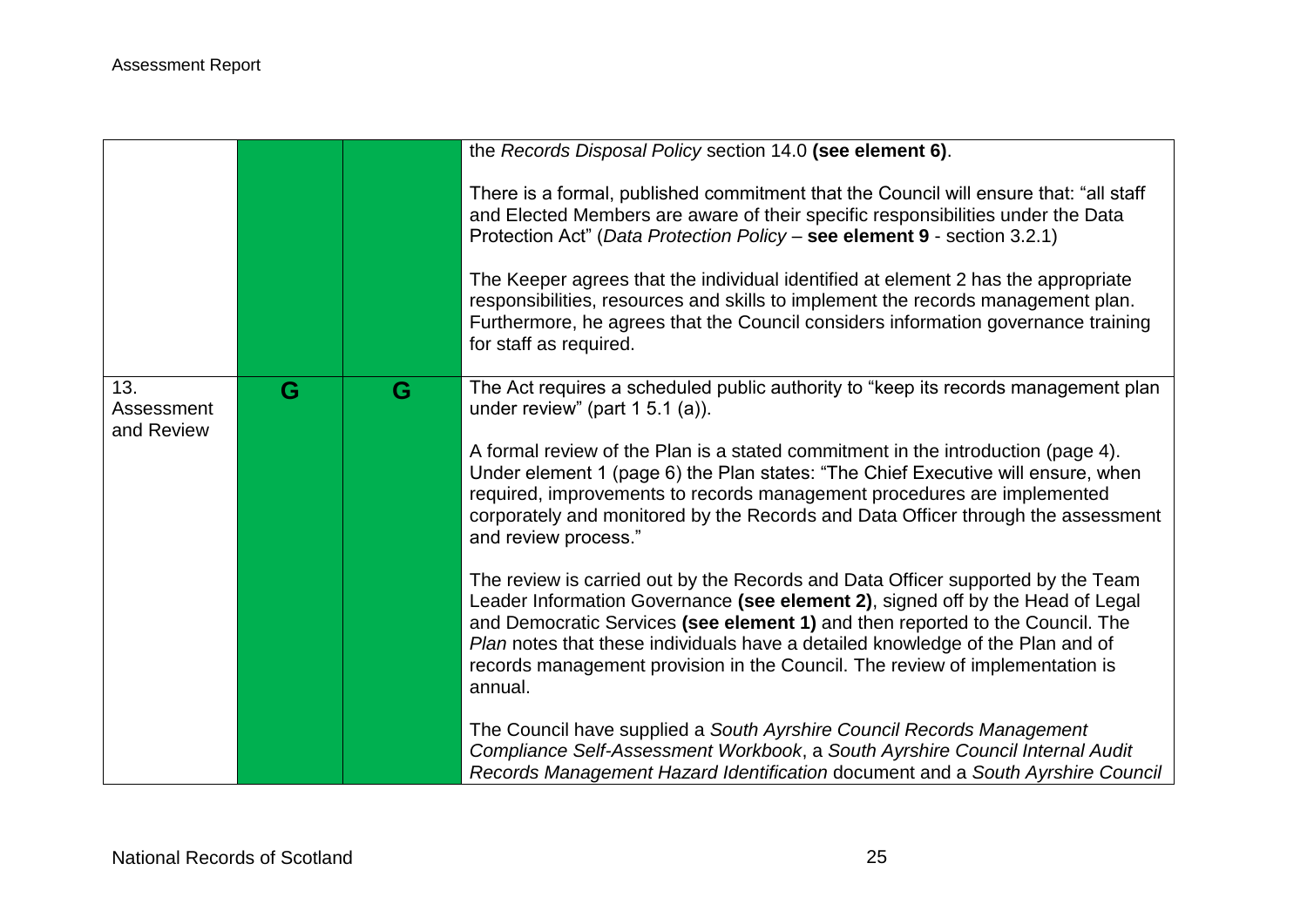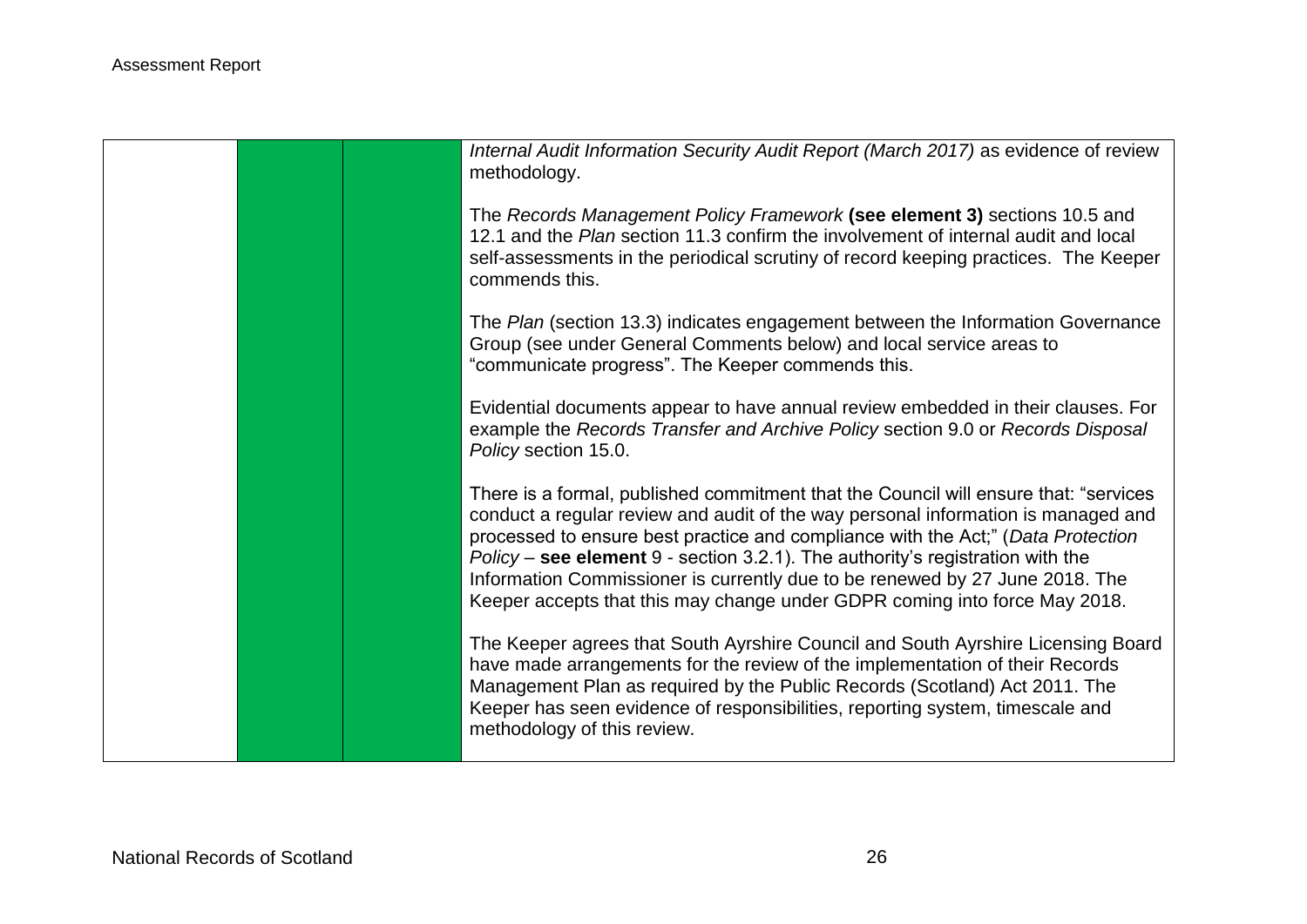| 14. Shared<br>Information | G | G | The Council is a partner in a information sharing protocol with other Ayrshire public<br>authorities.                                                                                                                                                                                                                   |
|---------------------------|---|---|-------------------------------------------------------------------------------------------------------------------------------------------------------------------------------------------------------------------------------------------------------------------------------------------------------------------------|
|                           |   |   | The Ayrshire <i>Information Sharing Protocol</i> is available as a PDF online.                                                                                                                                                                                                                                          |
|                           |   |   | The Council have provided the Keeper with their Information Sharing Guidance<br>Document, their Data Sharing Check List and Information Sharing Flowchart. He<br>agrees this suite of guidance sets out to ensure staff appropriately consider<br>information governance at the outset of information sharing projects. |
|                           |   |   | The Keeper has been supplied with a selection of sample agreements to show<br>these arrangements are currently operational.                                                                                                                                                                                             |
|                           |   |   | The utilisation of information sharing protocols is confirmed in the Council's Records<br>Transfer and Archive Policy (see element 7).                                                                                                                                                                                  |
|                           |   |   | The Keeper agrees that South Ayrshire Council and South Ayrshire Licensing Board<br>have considered the records management implications of information sharing as is<br>appropriate.                                                                                                                                    |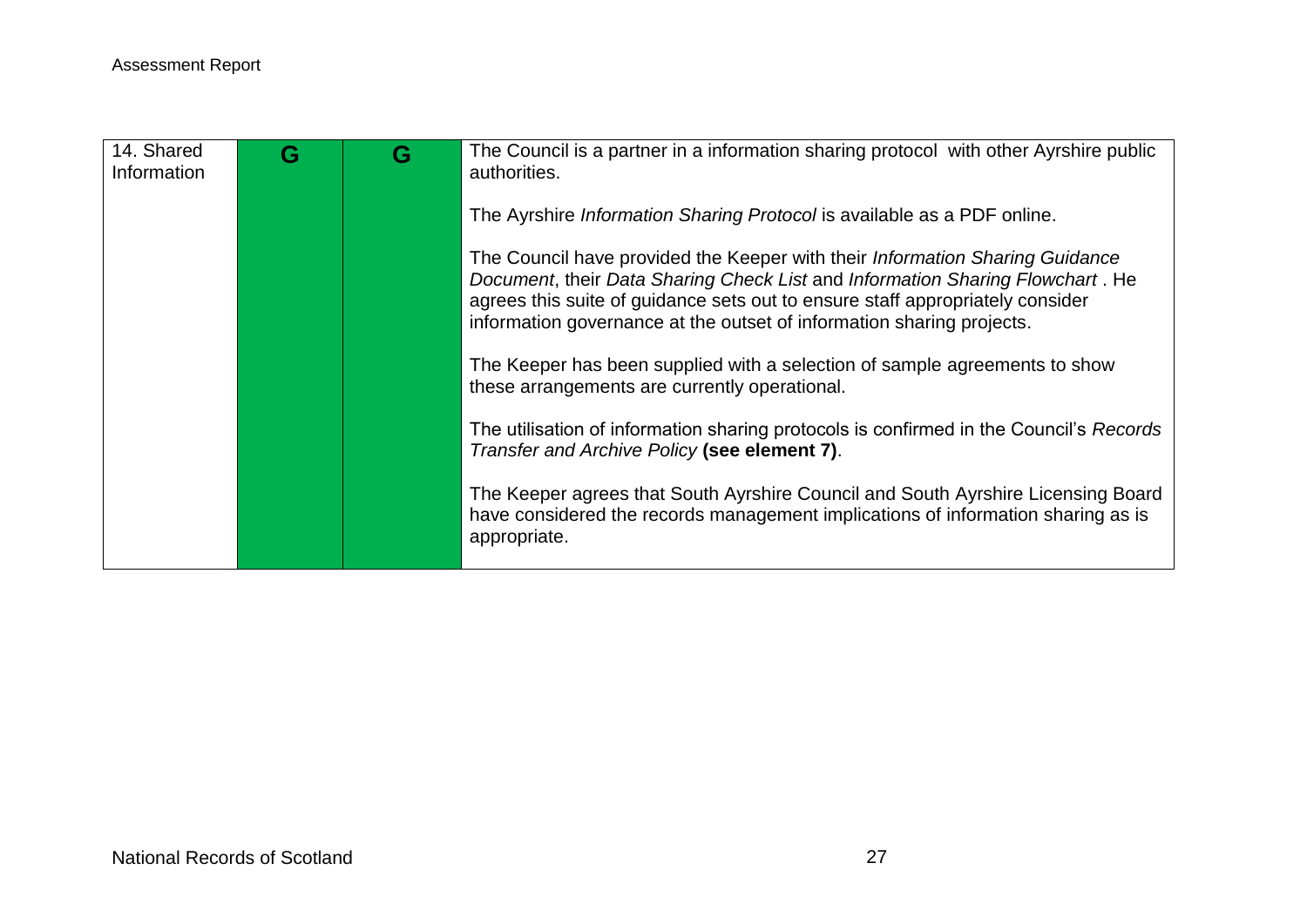## **South Ayrshire Council and South Ayrshire Licensing Board For simplicity both authorities are referred to as 'the Council' in the assessment below**

## **General Notes on RMP, Including Concerns:**

#### Version:

This assessment is on the common *Records Management Plan* (the *Plan*) of South Ayrshire Council and South Ayrshire Licensing Board (the Council) submitted to the Keeper of the Records of Scotland in April 2017. This version 1.1 issued in August 2017.

The *Plan* is accompanied by a letter from Eileen Howat, Chief Executive, dated 30<sup>th</sup> March 2017 in which she confirms that she "fully endorses" the records management principles adopted by the Council. The *Plan* is also accompanied by a similar covering letter from Ralph Riddiough, Head of Legal and Democratic Services and Clerk to the Licensing Board who confirms that the records of the Board should be managed by managed by the Council under the common plan, which he also endorses. The inclusion of the Licensing Board is specifically stated in the introduction to the *Plan*.

Records management is a feature of the Council's website:<http://www.south-ayrshire.gov.uk/foi/policy.aspx>

The Council acknowledges records as a business asset (for example *Records Management Guide to Staff* section 3 or *Information Security Policy* 'Objectives'). The Keeper commends this recognition.

The Keeper agrees that the *Plan* supports the objective in the Council's *Business Plan*: "Redesigning and transforming service delivery: improving the quality and efficiency of services by eliminating duplication, streamlining processes, harnessing technology, getting the most out of our assets and developing our workforce." (South Ayrshire Council Plan April 2016 - March 2018 page 5).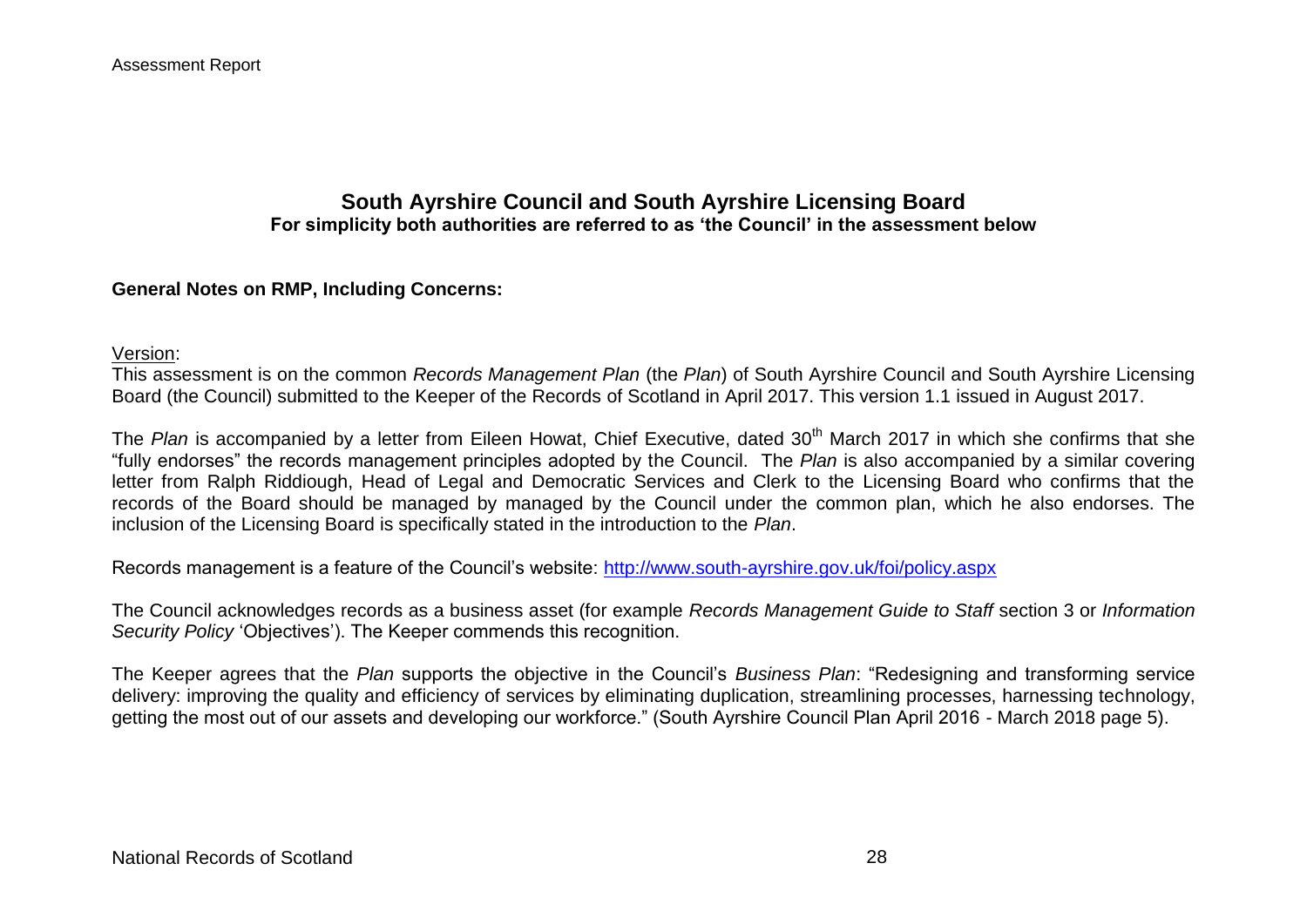The *Plan* mentions the Public Records (Scotland) Act 2011 (the Act) and is based on the Keeper's, 14 element, Model Plan [http://www.nrscotland.gov.uk/record-keeping/public-records-scotland-act-2011/resources/model-records-management-plan.](http://www.nrscotland.gov.uk/record-keeping/public-records-scotland-act-2011/resources/model-records-management-plan)

## Third Parties

As a Local Authority, South Ayrshire Council contracts out some of its functions to third parties, such as charities or ALEOs. The Act makes it clear that records created by these third parties when carrying out these functions are subject to the Act. It is the responsibility of the scheduled authority (the Council) to ensure that procedures are in place to satisfy themselves that third parties are carrying out records management appropriately.

The RMP gives the following commitment on page 3:

C.1 The Council's standard contract Terms and Conditions (T&Cs) are currently being revised to incorporate that in so far as carrying out functions for the Council, a contractor will comply with the Public Records (Scotland) Act 2011 and will indemnify the Council in respect of any claims arising due to a contract's breach of the Act.

C.2 The Council intends to use the style wording developed by SOLAR for inclusion in contract conditions. This is available on the Scottish Council for Archives website Scottish Council on Archives Draft Contract Clauses

#### The Information Governance Group

The Information Governance Group is responsible for the structuring of the records management provision in the Council and meet with local service areas with the intention of fully populating the Business Classification Scheme and Corporate Retention Schedule (see elements 4 and 5) while working with the ICT Project Manager on a scoping exercise for a future records management solution. This may include the procurement of an EDRM.

The Information Governance Team Leader **(see element 2)** oversees the Corporate Retention Schedule.

The Information Governance Team has a responsibility for advising service areas throughout the Council of their responsibilities sunder the Data Protection Act 1998.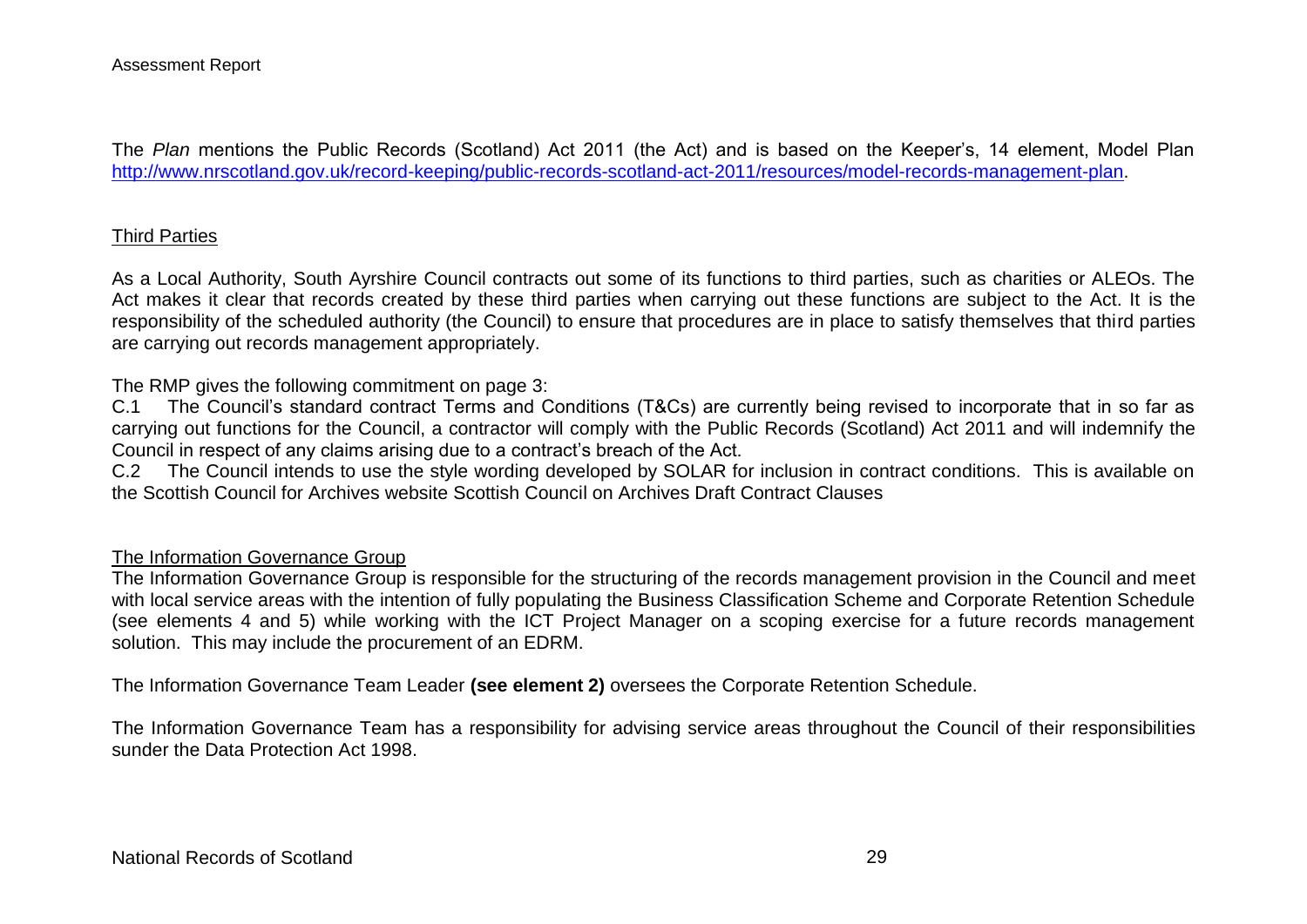This group is clearly of fundamental importance to records management in the authority and the Keeper thanks South Ayrshire Council for including information about their work in the submission.

#### Records Management Champions

The *Records Management Policy Framework* **(see element 3)** section 6 commits the Council to establish a network of designated representatives in each directorate with a responsibility for monitoring records management in their local business areas. The Keeper highly commends the principle behind this in large organisations (such as local authorities) where it would be impractical for an central information governance manager to oversee all relevant operations themselves.

Records management champions are responsible for identifying vital records in their service areas (*Vital Records Policy* – **see element 10** – section 7).

The use of locally responsible records management 'champions' is confirmed in the *Records Management Guide to Staff* **(see element 3)** section 6.0 and 16.0.

The Keeper notes that the Plan shows an understanding of the importance of local service area buy-in (for example section 5.2 page 12).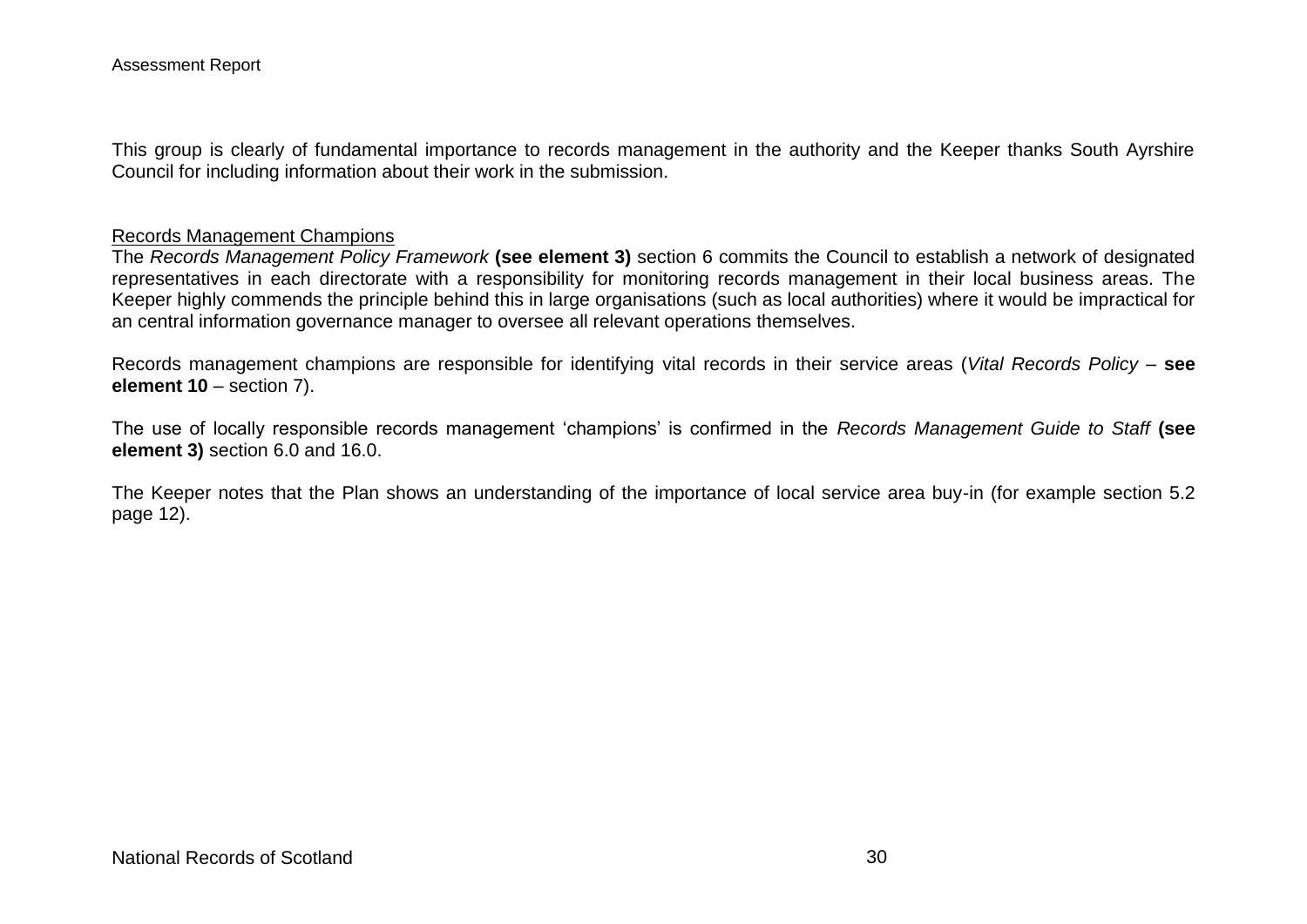# **6. Keeper's Summary**

Elements **1 - 14** that the Keeper considers should be in a public authority records management plan have been properly considered by **South Ayrshire Council and South Ayrshire Licensing Board**. Policies and governance structures are in place to implement the actions required by the plan.

## <span id="page-30-0"></span>**7. Keeper's Determination**

Based on the assessment process detailed above, the Keeper **agrees** the RMP of **South Ayrshire Council and South Ayrshire Licensing Board**.

 The Keeper recommends that South Ayrshire Council and South Ayrshire Licensing Board should publish its agreed RMP as an example of good practice within the authority and the sector.

This report follows the Keeper's assessment carried out by,

…………………………………… …………………………………

Remar

Robert Fotogh

**Pete Wadley**<br> **Public Records Officer**<br> **Robert Fotheringham**<br> **Rublic Records Officer Public Records Officer**